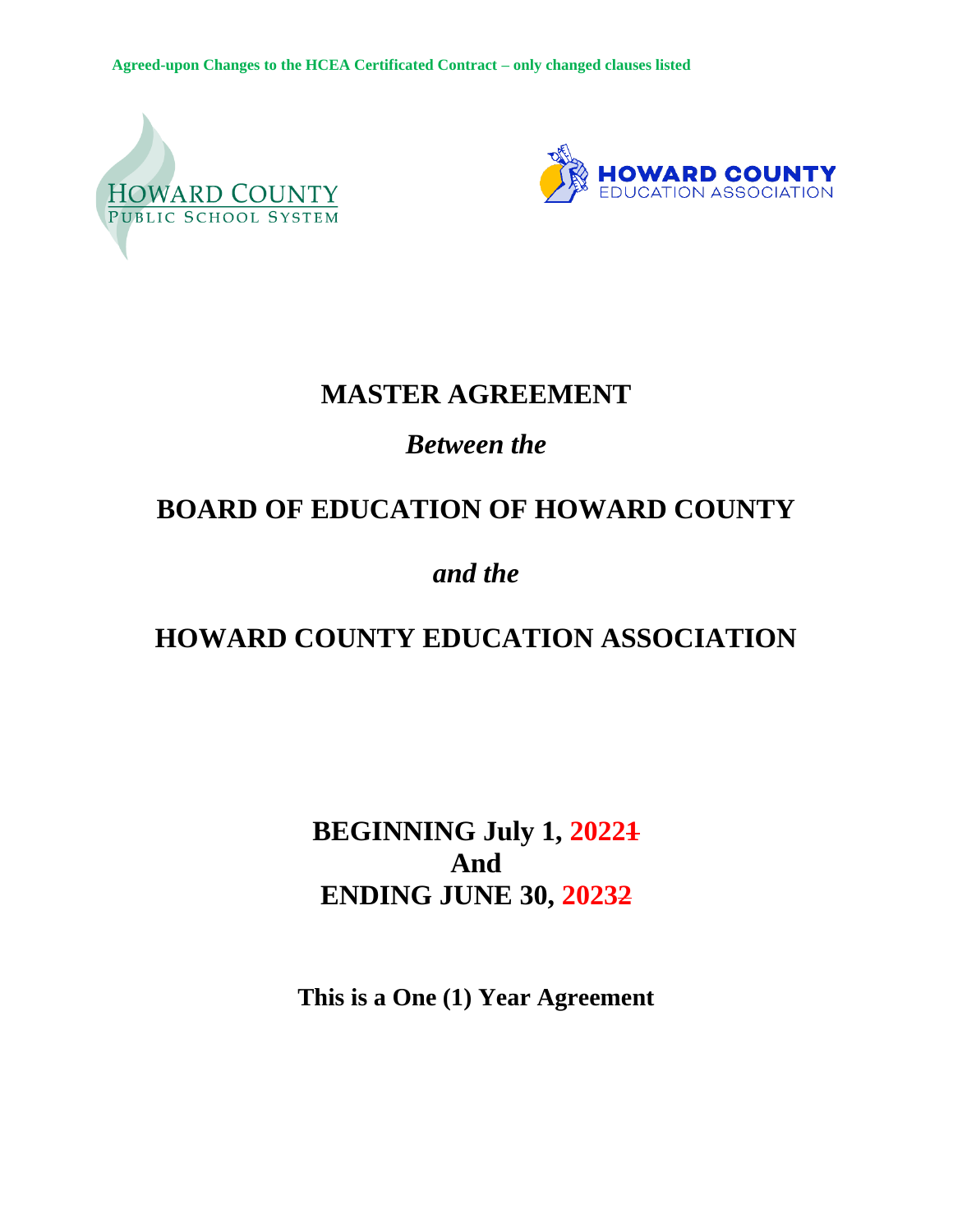#### **ARTICLE 1 RECOGNITION**

B. For the purpose of this Agreement, the term "teacher," when used hereafter, shall refer to all professional non-supervisory certificated employees represented by the Howard County Education Association. The term "Association" shall refer to the Howard County Education Association; the term "Board" shall refer to the Board of Education of Howard County. The term "accumulated," when applied to leave, shall refer to earned leave, not unearned leave.

#### **ARTICLE 2 NEGOTIATION PROCEDURE**

- A. Negotiations shall begin on a date mutually agreed upon between November  $1^{st}$  but no later than December 1<sup>st</sup> unless a later date is mutually acceptable to both parties. All issues proposed for negotiations shall be detailed in writing and submitted by the Association to the Board or its delegated representatives not later than the first negotiating session. The Board shall submit in writing to the teacher representatives all additional issues upon which it wishes to negotiate no later than the first negotiating session.
- C. Negotiation sessions shall be closed meetings held as frequently as necessary and, unless mutually agreed otherwise, at a time other than the regular school day for students, to complete the negotiations by the stated completion date.

## **ARTICLE 3 GRIEVANCE PROCEDURE**

- B. 6.
- a. The pre-arbitration conference shall be held with representatives of the Board, the Association, and the Grievant, at their option, for the express purposes of settlement. During this conference both parties shall may present exhibits, stipulate all possible facts of the case and agree to the authenticity of all documents.
- c. HCEA shall give the HCPSS Board at least 7 calendar days' advance notice of its intent to vote on proceeding to arbitration. Either the HCEA Board of Directors or the Board may submit a summary statement detailing their position to be shared with the other Board prior to a final vote on proceeding to arbitration.

### **ARTICLE 4 PERSONAL AND ACADEMIC FREEDOM**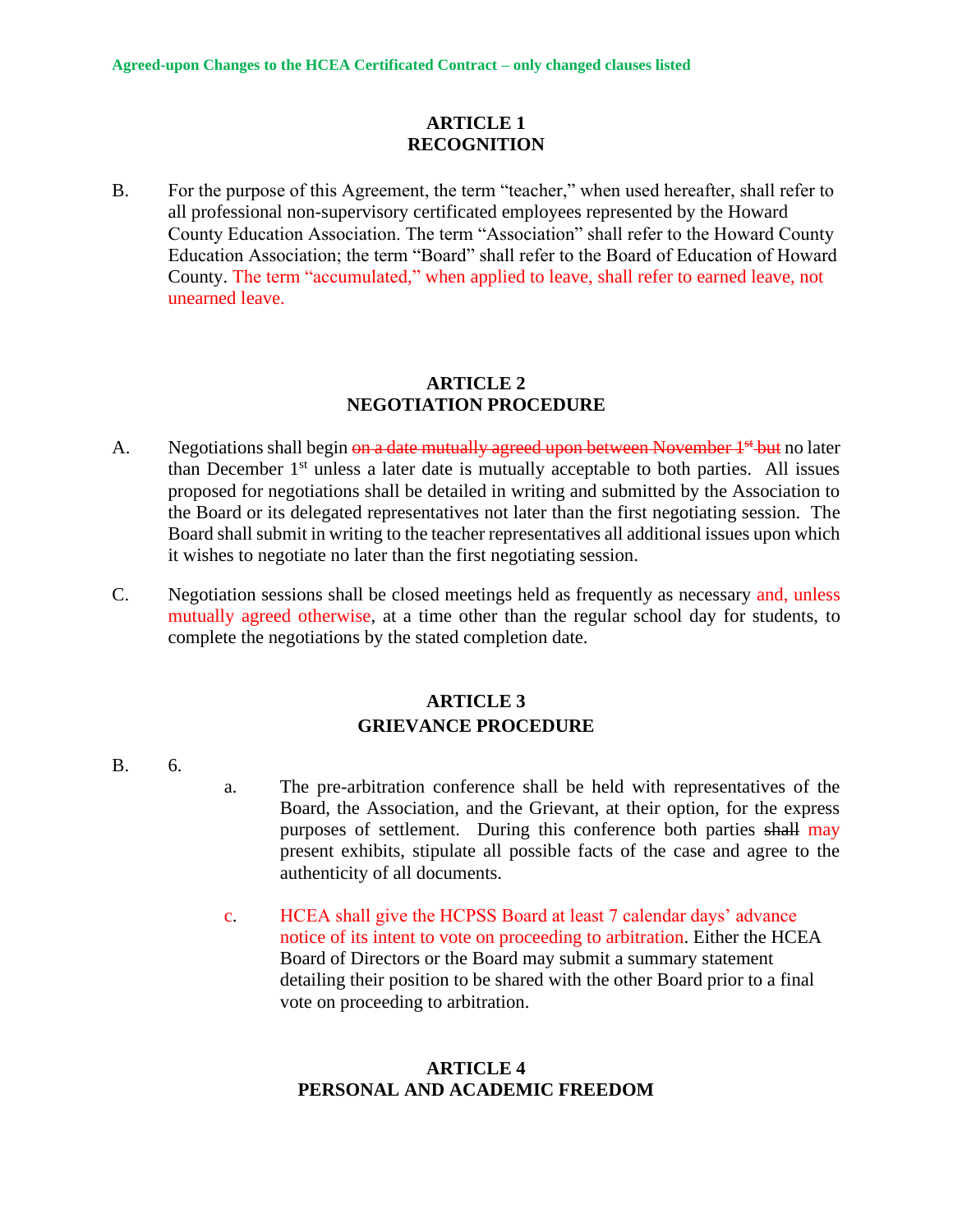B. Each teacher will be entitled to full rights of citizenship, and no religious or political activities of any such teacher or the lack thereof will be grounds for any discipline or discrimination with respect to the professional employment of such person provided they do not affect their classroom work performance.

#### **ARTICLE 5**

#### **EVALUATION (we need to make sure that we re-letter)**

- E. All classroom teachers shall complete annually, in consultation with the administrator, the Student Learning Objective (SLO) Form. Student Learning Objectives are submitted between September  $15<sup>th</sup> 20<sup>th</sup>$  and October  $31<sup>st</sup> 15<sup>th</sup> - 20<sup>th</sup>$  each year. Revisions will be approved by the administrator and finalized within 10 calendar duty days after mutual agreement is reached, but not later than November 15<sup>th</sup> October 31<sup>st</sup>. If needed, adjustments to the SLOs will occur between January  $2<sup>nd</sup>$  the end of the first semester and January 31<sup>st</sup>. Teachers instructing courses that do not extend throughout the whole year will consult with their administrator to identify a mid-point date to adjust their **SLO**'s SLOs accordingly.
- J. The final evaluation shall be completed and electronic access a copy-given to the teacher evaluated prior to the end of the school year. Teachers shall have access to be given a copy  $\theta$ -their evaluation report within five (5) duty days after it is completed.
- K. No such evaluation report will be submitted to the Office of Human Resources, placed in the teacher's file, or otherwise acted upon without a prior conference with the teacher or the teacher's signature on the evaluation form.
- M. Upon request of the teacher, a curriculum staff/central office specialist shall jointly plan, implement and assess the classroom teaching techniques or procedures in question. Further teaching demonstrations by the above-mentioned personnel may be conducted at the discretion of their immediate director.

#### **ARTICLE 6 TRANSFERS**

- A. 1.
- a. Teachers who desire to transfer to another building may file a voluntary transfer request by April 1 of such desire with the Superintendent or their designee who shall notify the immediate supervisor of such request. Such statement will include the grade and/or subject to which the teacher desires to be assigned and the school or schools to which they desires to be transferred, in order of preference.
- c. An applicant for transfer shall assume that they will continue in their present position until such time as they are is notified, in writing, that their transfer has been granted; said notification shall be from the Superintendent or their designee.

B. 1.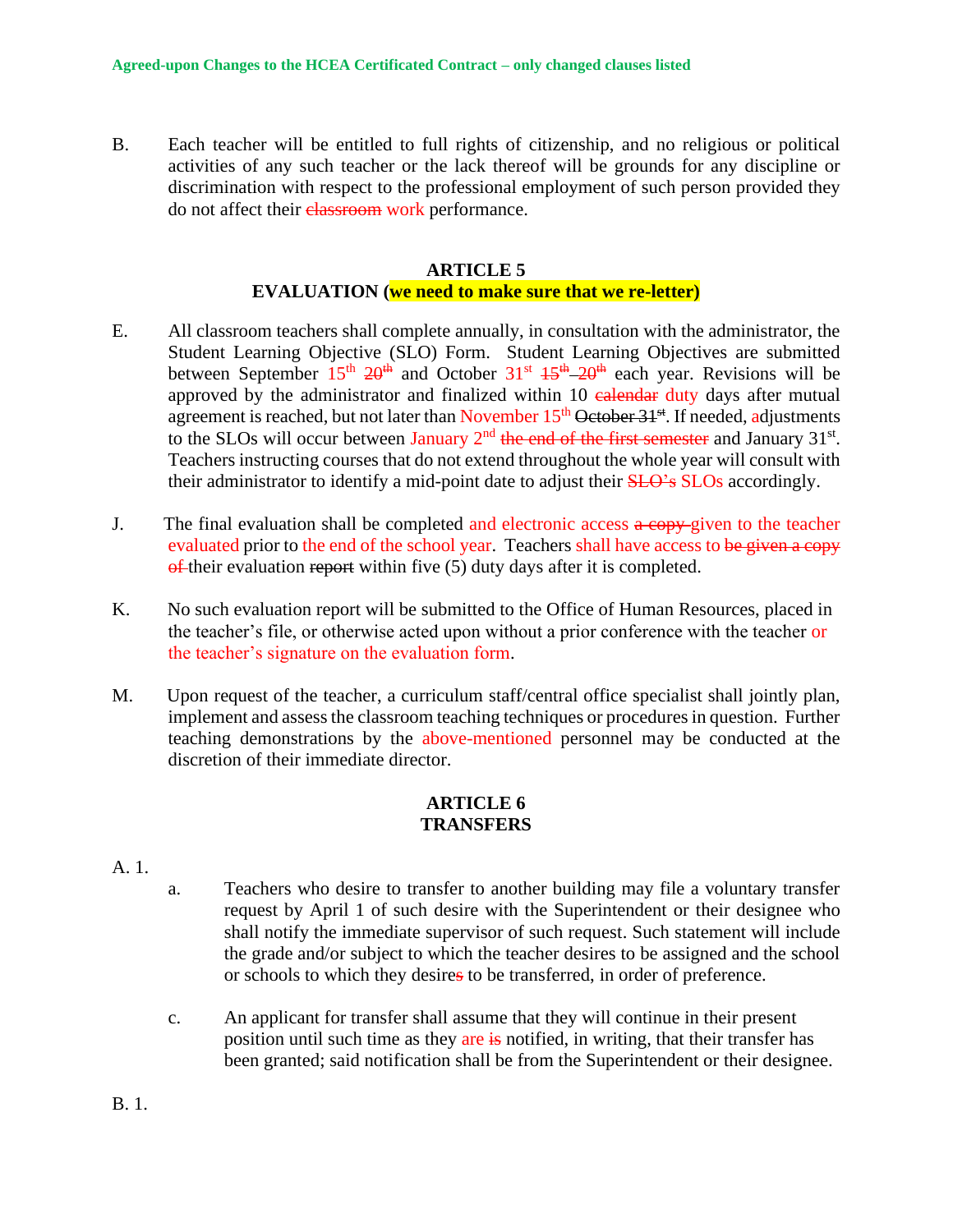- a. Principals will request volunteers from among those affected by the need for transfers. If there are insufficient or no volunteers, then the principal shall select pursuant to the Notice provision outlined in f.
- d. A list of any open positions identified by field or qualification will be made available to all teachers being involuntarily transferred. Positions declared vacant that are filled by long-term substitutes shall be considered vacancies for the purpose of transfers. An involuntarily transferred teacher will be considered for returning to their original position and school if and when said position becomes vacant during the following school year. If the vacancy occurs within the teacher's first semester at the new school, they may be considered for return in the current school year. If the position becomes available later in the teacher's first year at the new school, they may utilize the voluntary transfer process to return to their former school for the following school year and shall be notified by the Department of Human Resources about the vacancy.

## **ARTICLE 7 ASSIGNMENT AND REASSIGNMENT**

#### 7. A.

3. All teachers will be given written notice of their class and/or subject assignments, and building assignments three  $(3)$  working days prior to by July 15th. All teachers will be given electronic access to their salary schedules, sick leave, annual leave, and personal leave accumulated for the forthcoming year not later than July 30, except in cases of emergency. Any teacher may request and receive email or written confirmation of the salary and leave information identified in this Section.

This section does not apply to involuntary transfers or teachers returning from leave.

- B. Reassignment a change in assignment within a school during the school year.
	- 3. Any grade level elementary school teacher reassigned to another grade level after the start of the student year will receive two (2) duty days of unassigned time to prepare for the new assignment.
- C. Special Assignment The superintendent may choose to designate up to one (1) teacher who has achieved tenure and is selected by the Howard County Public School System and the Association to be granted a role as a teacher on special assignment at the current step and lane on their current salary scale for one (1) year for the purpose of engaging in collaborative HCPSS-Association activities.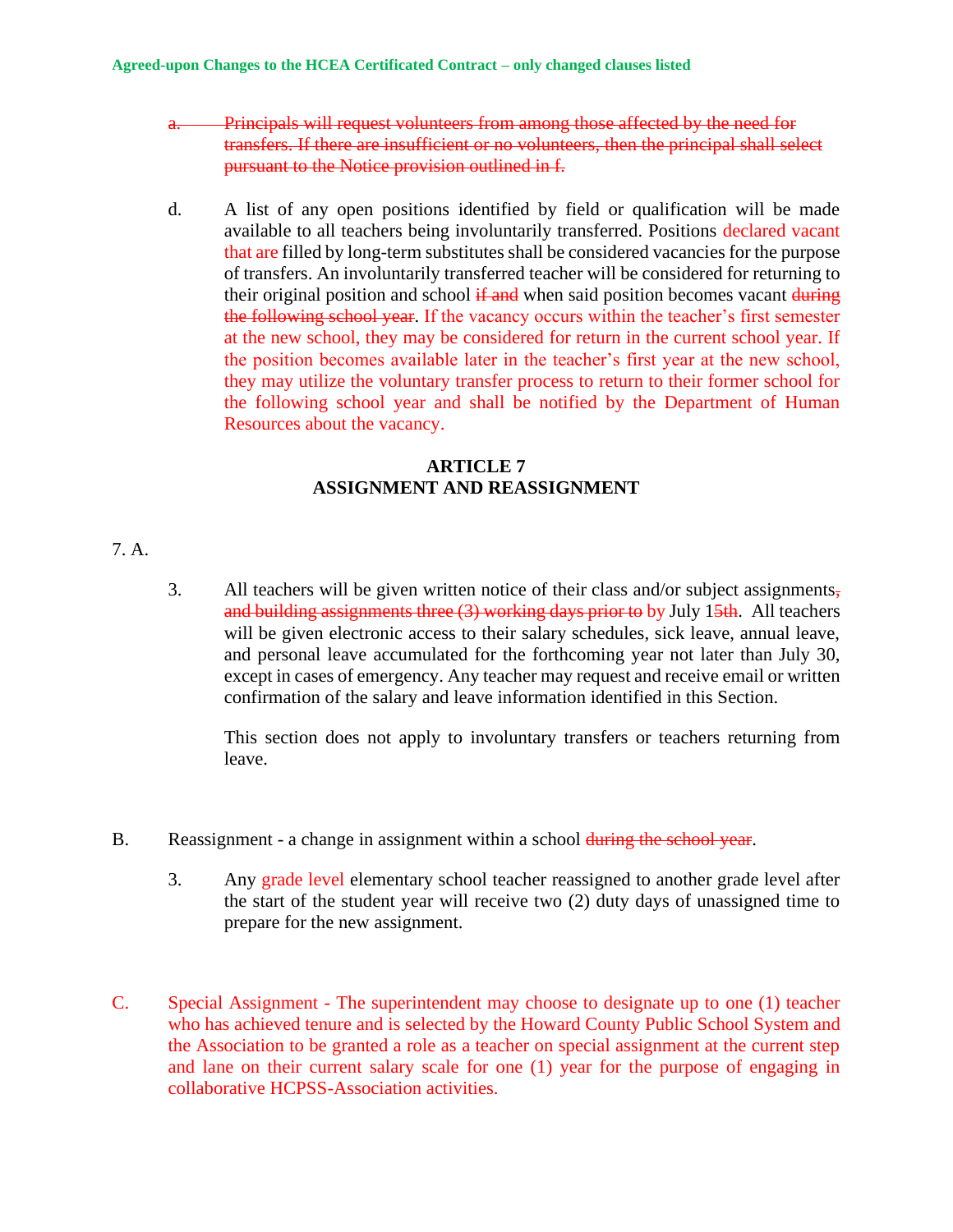- 1. An individual designated to serve in this position shall become or remain a fulltime employee of the Howard County Public School System. For individuals who are part-time prior to serving in this position, there is no guarantee of a return to a part-time position once the position expires.
- 2. Upon completion of their term(s), the individual will return to their original position or a similar position and salary.

#### **ARTICLE 9 CLASSROOM CONTROL**

A. 2. Except when necessary to fulfill other normal student responsibilities, the student shall not return to the classroom activity, program, or area where such disruption had taken place until the teacher is satisfied that proper remedial action has been taken, or until the teacher has had a formal conference with and or received a written reply that provides the remedial action taken by the administrator or the reasons why such action was not taken.

3. The teacher may request a conference with the Superintendent or their representative to discuss such an incident or the corrective action taken.

- D. 1. The principal of each school, with input from the Staff Advisory Committee and/or other appropriate committees designated for this purpose, will be responsible for the development of an appropriate student disciplinary procedure with the involvement of with feedback from all members of the faculty and administration.
- F. The teacher may request a conference with the school-based administrator to discuss incidents of student discipline which directly affected the teacher whether corrective action was taken or not.

## **ARTICLE 10**

### **PROTECTION OF TEACHERS**

B. Whenever a teacher is absent from school as a result of compensable injury occurring in the course of their employment, they will be paid their full salary for a period not to exceed 90 days with no loss of fringe benefits, and no part of such absence will be charged to their annual or accumulated sick leave. The parties acknowledge that payment of workers' compensation leave under this section fully satisfies the Board's obligation to pay temporary total disability benefits under workers' compensation law so no duplication of benefits may occur during this 90-day period. As such, any workers' compensation payments made for temporary disability due to said injury and applicable to the aforementioned 90-day period shall be endorsed over to the Board. The intent of this provisory is to ensure that HCPSS covers the additional one-third (1/3) of an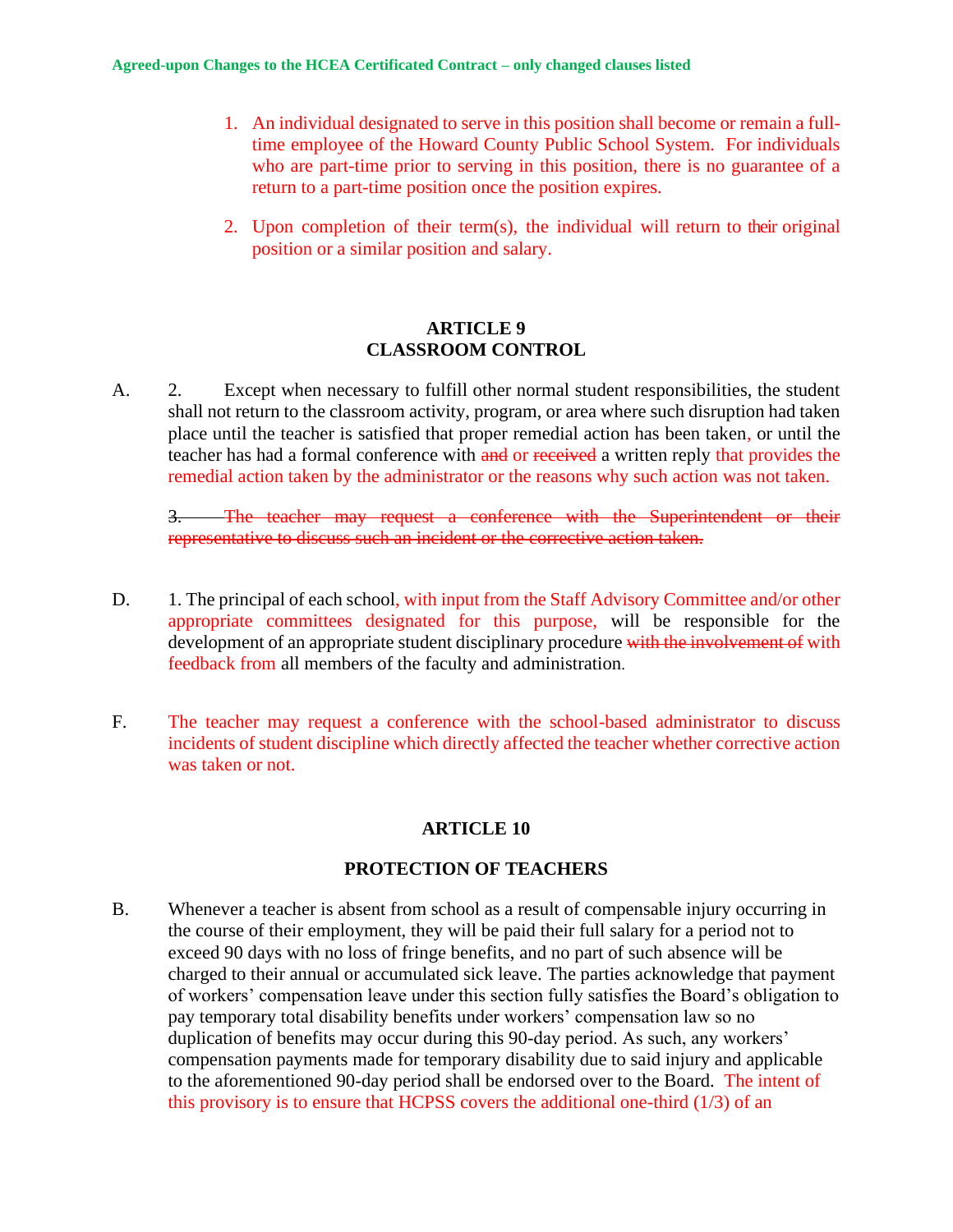employee's Temporary Total Disability (TTD) award up to 90 days. The 90 days need not be consecutive.

- E. In case of an assault by a student or a nonstudent, on school property, including the school parking lot, on a teacher, causing damage or loss to their personal property--such as clothing-- the Board shall make an equitable financial adjustment with the teacher for personal property losses not otherwise covered by insurance or restitution. For other damage to personal property or injury caused by a student the board will take the lead in seeking restitution from the family.
- M. Teachers shall be provided due process before the imposition of any discipline.
	- 1. Prior to any due process hearing/meeting, the teacher will be advised that disciplinary action is being considered.
	- 2. The teacher will be advised of their right to have Association representation at the due process hearing/meeting. Association representative (s) shall be entitled to accompany and represent a teacher at the meeting.
	- 3. Upon request, when necessary for the employee to arrange for an Association representative to attend the meeting, if HCPSS provides less than two (2) days notice, this meeting may be delayed an additional duty day. The Superintendent/designee is not obligated to postpone the meeting with the teacher nor to suggest or secure alternate representation if the individual Association representative requested is unavailable.
- N. Employees will be given a minimum of one (1) duty day advance notice prior to a meeting for the issuance of discipline. Upon request, when necessary for the employee to arrange for an Association representative to attend the meeting, this meeting may shall be delayed an additional duty day

The Superintendent/designee is not obligated to postpone the meeting with the teacher nor to suggest or secure alternate representation if the individual Association representative requested is unavailable.

#### **ARTICLE 11 LIMIT OF DUTIES**

F. Except in cases of emergency, secondary teachers assigned to more than one school in a day shall not be assigned non-teaching duties that day. Except in cases of emergency, elementary teachers assigned to more than one school in a day shall not be assigned nonteaching duties that day except for afternoon bus duty.

### **ARTICLE 12 PERSONNEL EMPLOYMENT**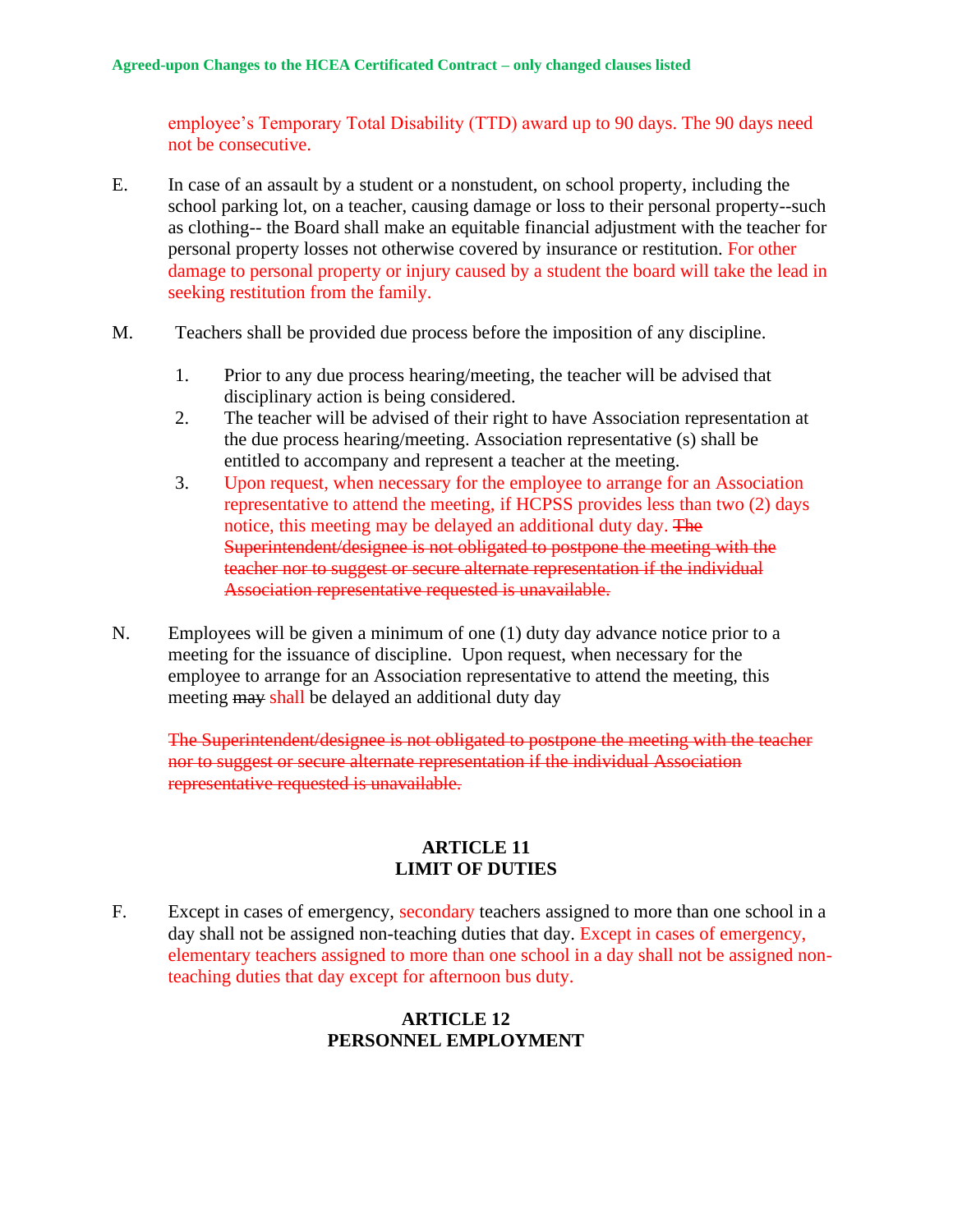#### **Agreed-upon Changes to the HCEA Certificated Contract – only changed clauses listed**

- A. 2. Year-for-year credit will be given for previous outside teaching experience in a duly accredited school, pre-K-12 or any combination of grades within pre-K-12, upon initial employment in accordance with the provisions of the above paragraph.
	- 4 In critical shortage areas as determined in advance by the Superintendent's designee, teachers may receive credit for purposes of placement on the salary scale for related professional work experience (up to 10 years) in the field in which they are hired to teach. Related professional work experience includes teaching at least 9 credits per semester in the related area at the college/university level. Credit for related professional work experience may only be awarded if the teacher (applicant) was eligible for a Maryland teaching certificate at the time of the professional work experience. This provision only applies to teachers hired beginning in FY08.
	- 7. a New teachers whose credits from A1-A6 above do not equal three or greater will be granted placement credits such that the total credits are equal to 3, and will be placed on salary step 4 of the appropriate scale. These additional credits do not impact or adjust a teacher's years of service as defined in other provisions of this agreement.
		- b Current HCPSS teachers who do not have a minimum of 3 credits by FY23 will be granted additional placement credits such that the total credits for FY 23 are equal to 3 and they will be placed on salary step 4 of the appropriate scale for FY23. These additional credits do not impact or adjust a teacher's years of service as defined in other provisions of this agreement.
- J. The Board agrees to provide written notice to the Association within 14 days of entering into a subcontracting agreement under which educational services are provided to students.

### **ARTICLE 13**

### **PROFESSIONAL DEVELOPMENT & REIMBURSEMENT**

E. The Board and Association recognize that from time to time employees require a documented plan to assist in their professional growth. In order to effectively support the employee and provide appropriate resources, a non-disciplinary, non-evaluative Professional Growth Plan (PGP) should be developed to identify areas for growth and ensure optimum opportunity for the employee to improve their job performance.

The employee will be involved in the development of the PGP and will have an opportunity to provide input prior to the plan being finalized. Final approval of the PGP is at the discretion of the principal/supervisor. If the employee disagrees with the content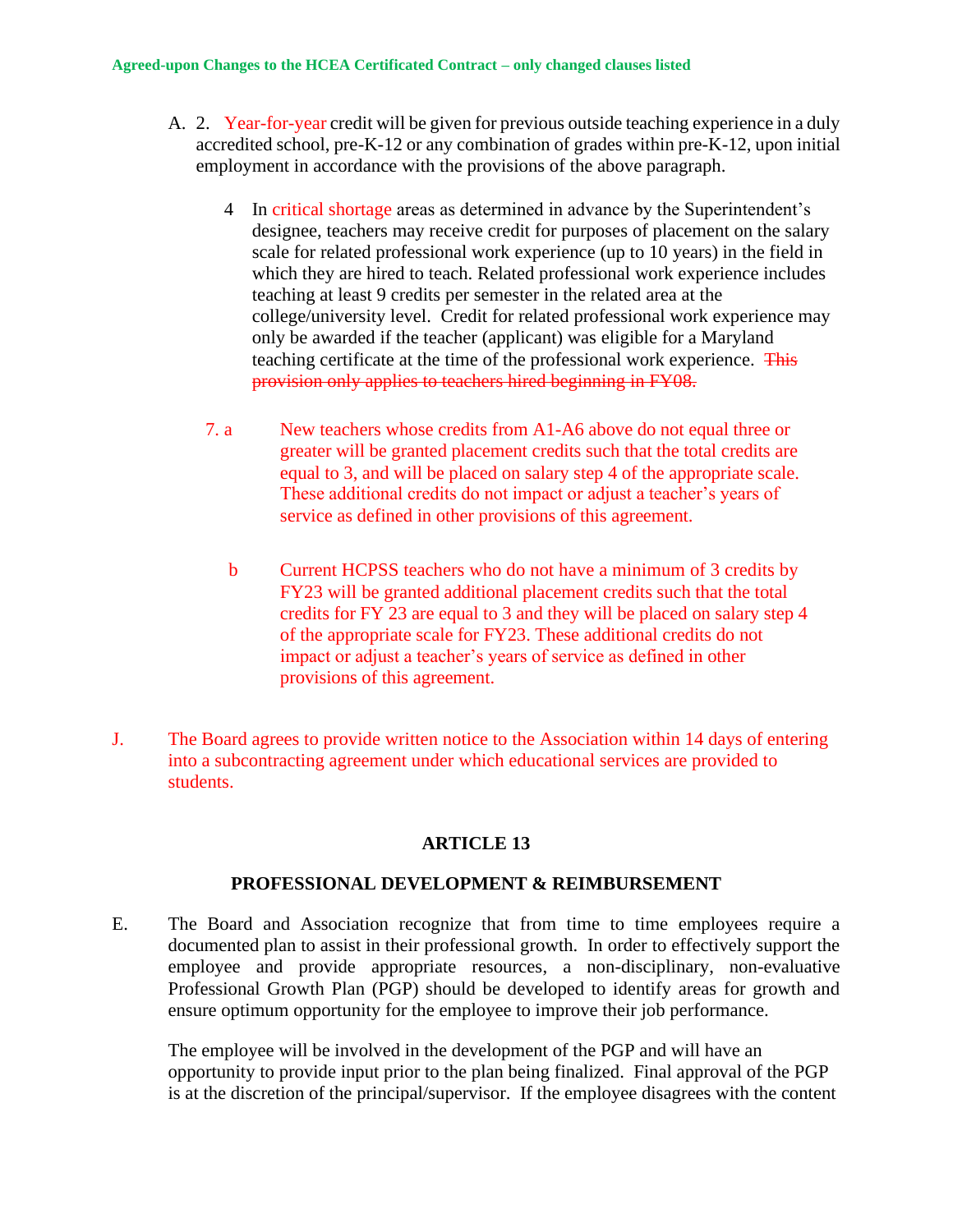of the PGP, they can attach a statement to the PGP noting their concerns. It is the responsibility of the employee to comply with the plan and work to improve in the areas noted areas for growth. It is the responsibility of the administrators to provide sufficient resources, tools, and timely feedback for the employee to comply with the plan.

#### **ARTICLE 14 ASSOCIATION RIGHTS AND PRIVILEGES**

- D. The appropriate administrator or supervisor principal shall be available upon reasonable request of Association representatives to discuss questions relating to the implementation of this Agreement in their school.
- F. The Association will be provided with the names and addresses of all new teachers and all retiring teachers as soon as such information is available. Each quarter, the Association will be provided the names of teachers who retired during that quarter*.* The Association recognizes that the Board can only submit information actually provided by the employee.
- I. In order for the Association to properly fulfill this Agreement for the benefit of all teachers and the welfare of the school system, the Association representative may visit schools and talk with teachers, provided the exercise of this right will not interfere with the educational program. The Association representative will check in at the front office and identify themselves as an Association representative to the front office staff of the school upon their arrival.
- J. The Association shall continue to use school buildings without cost at reasonable times for meetings provided the use of the building shall not result in any additional cost to the Board. The administrator principal of the building in question will be notified in advance of the time and place of all such meetings.
- T. In addition to paragraph S, the Association may designate a maximum of thirty-five (35) unit members to attend the annual corporate meeting of the Maryland State Education Association (MSEA) convention.
	- 1. The Association shall, ten (10) calendar days prior to the first day of the convention MSEA corporate meeting, submit a list of unit member names designated to attend said meeting to the Superintendent. Their approval will not be necessary.
	- 3. The Board and the Association agree that this section (Article 14, Section T) does not apply if schools are closed on the day that the convention annual corporate meeting of the Maryland State Education Association is held.
- V. The Board shall furnish to the Association in response to reasonable request from time to time available information concerning the financial resources of the system, including but not limited to: annual financial reports, names of teachers certificated **personnel**, individual and teacher group health insurance premiums and experience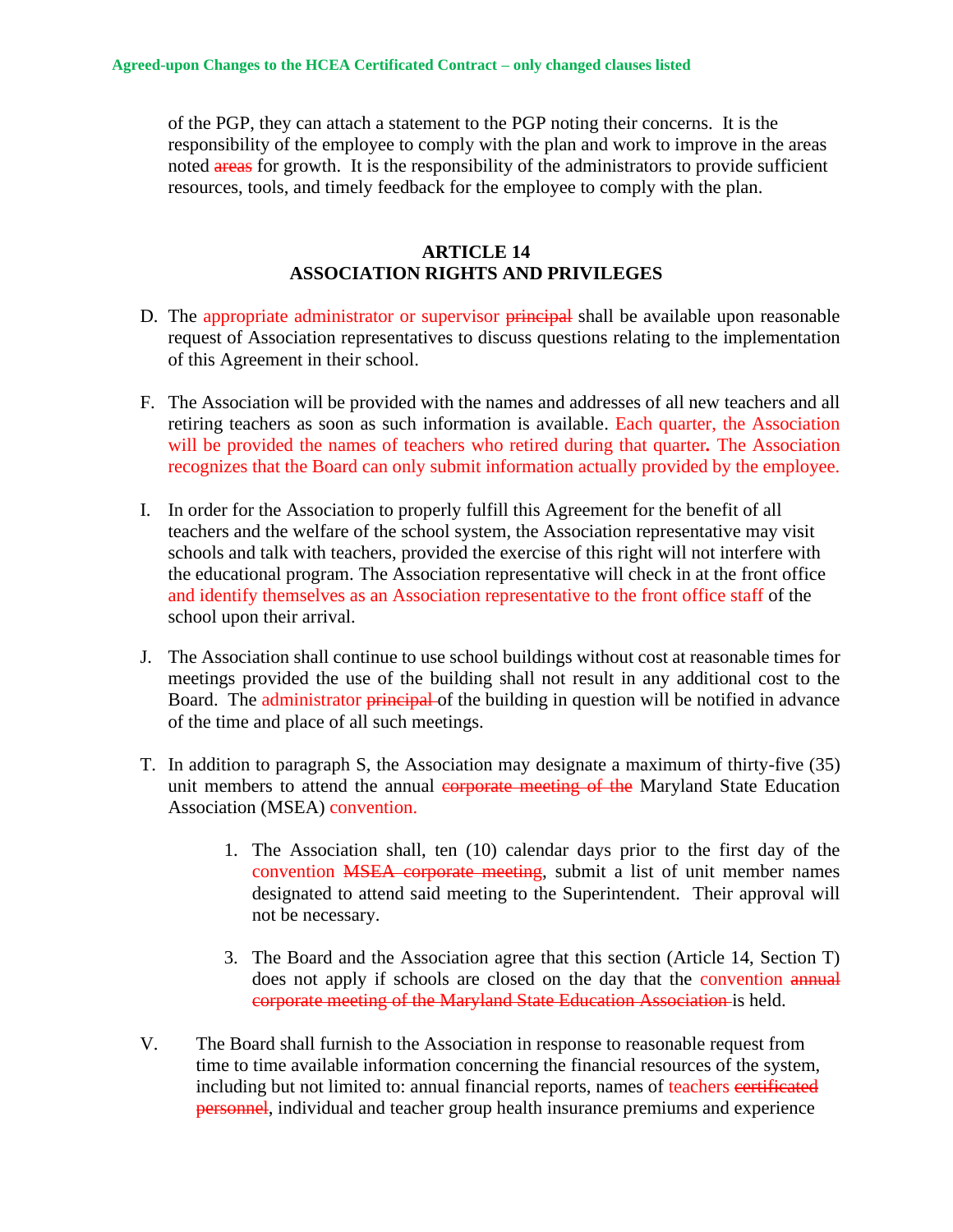figures, and such other information that shall assist the Association in developing intelligent, accurate, informed, and constructive programs on behalf of the teachers and the students as well as informed proposals during the course of negotiations.

- Y. Teachers interested in terminating HCEA membership must submit a written withdrawal to the HCEA office. If the written request is not received during the withdrawal window, on or before September 15<sup>th</sup>, membership costs will be collected for the entire year between August 10 and August 31 to avoid membership costs the following year. If a withdrawal of membership occurs after September 15<sup>th</sup> August 31, full membership dues will be deducted by payroll for that year unless there are insufficient funds in the employee's final paycheck, then HCEA will be responsible for collecting any balance that remains outstanding.
- Z. The parties will study the feasibility of negotiating provisions under which HCEA employees that implement employee benefits in the contractual agreement (ie., sick leave bank, family crisis leave, Help A Child, etc…) will be considered employees under the HCPSS plan document and be eligible to participate in the HCPSS health insurance.

#### **ARTICLE 15 SICK AND BEREAVEMENT LEAVE**

A. 1. Unless otherwise noted in this section, sick leave shall be used for the personal health needs of the teacher. Teachers shall earn and be credited sick leave at the rate of one (1) work day per month, the annual total of which shall be available at the beginning of the school year after the first on the second day of the duty year.

3. All teachers may use their accumulated sick leave as of the first day of the school duty year, even though if they have not been able to report for duty on that day, provided the teacher presents evidence of **personal** eligible illness.

- B. An employee shall be granted five (5) consecutive duty days of leave for death in the immediate family. The employee will be paid for any of the five (5) consecutive days of leave which are duty days. Immediate family shall include child, parent, brother, sister sibling, spouse, mother-in-law, father-parent-in-law, son-in-law, daughter-child-in-law, brother-in-law, sister-sibling-in-law, grandparent, grandchild, step-child, step-parent, stepbrother, step-sibling sister, grandparent of spouse, biological parent of the employee's child or of anyone who has lived regularly in the household of the employee for at least two (2) years within the last five (5) years.
- F. Any unit member who retires or resigns effective July 1 of any year and who files the necessary documents committing to such intent no later than February 1 of that year shall receive termination pay at their current salary rate equal to two percent (2%) of their accumulated unused sick leave as of the date of retirement or resignation. If such notice is filed no later than March 1 of that year will receive the termination pay in the amount of \$750. will be equal to one percent (1%) of accumulated unused sick leave as of the date of retirement or resignation.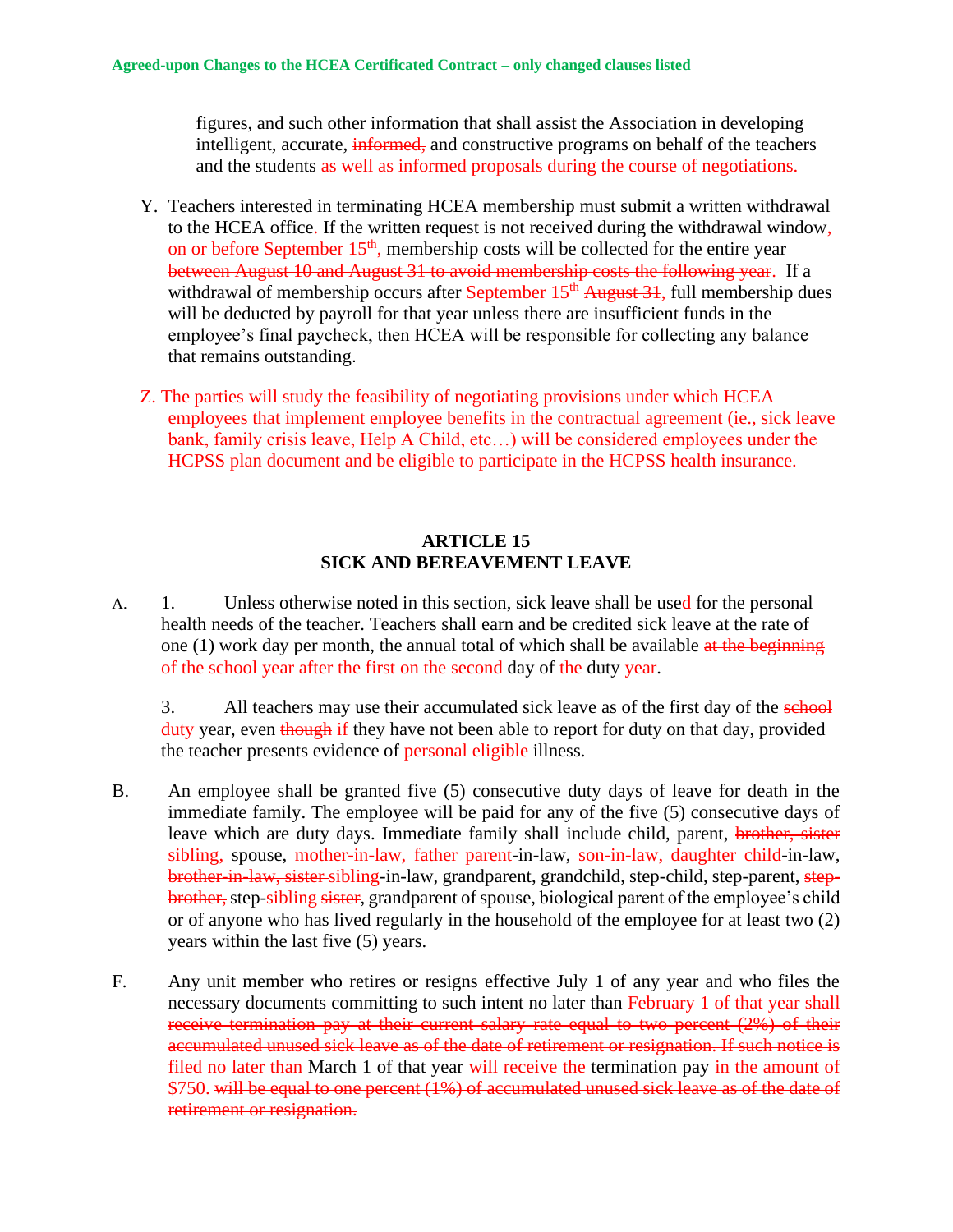#### **ARTICLE 16 TEMPORARY LEAVES OF ABSENCE**

A. 1. a. Three (3) days of leave per year, with no loss of pay, shall be available to each 10 month teacher for personal leave. Four (4) days of leave per year, with no loss of pay, shall be available to each 11-month and 12-month teacher for personal leave.

c. Unused personal leave days may be accumulated up to six  $(6)$  with no more than four (4) days used consecutively and any days in excess of six (6) shall be transferred to sick leave.

2. b. A teacher called for jury duty shall notify their principal of their plans for such service as early as possible and shall receive full pay and fringe benefits in addition to remuneration for jury duty. The employee may be required to submit a certificate of attendance.

#### **ARTICLE 17 EXTENDED LEAVES OF ABSENCE**

A. 3. The salary and fringe benefits for the HCEA President will be paid by the Howard County Public School System and reimbursement will be made to the Howard County Public School System by HCEA. The reimbursement will be reduced by \$10,000 annually for the person or persons administering the HCEA Sick Leave Banks. This amount is non-negotiable through FY27, as long as HCEA has someone employed in the role.

4. Upon completion of their term(s), the HCEA President will return to  $a$  ten-month position and salary, subject to the terms of the Master Agreement. their original position or a similar position and salary and will be considered as if they were actively employed by the Board during the leave and will be placed on the salary schedule at the level they would have achieved if they had not been absent, subject to the terms of the Master Agreement.

E. Tenured members with 2 or more consecutive years' experience with HCPSS, at their request, shall normally be granted a leave of absence for child rearing, without pay, for such a period of time as the teacher requests, but not to exceed not to exceed three years per child and six (6) consecutive years in total. When a members returns from such leave they must work for a minimum of (1) year before being granted an additional leave under this section.

Any leave request in excess of twelve (12) weeks must be planned to conclude at the end of a school year. Applications for such leave shall be made as soon as possible, but normally at least thirty (30) days prior to the effective date.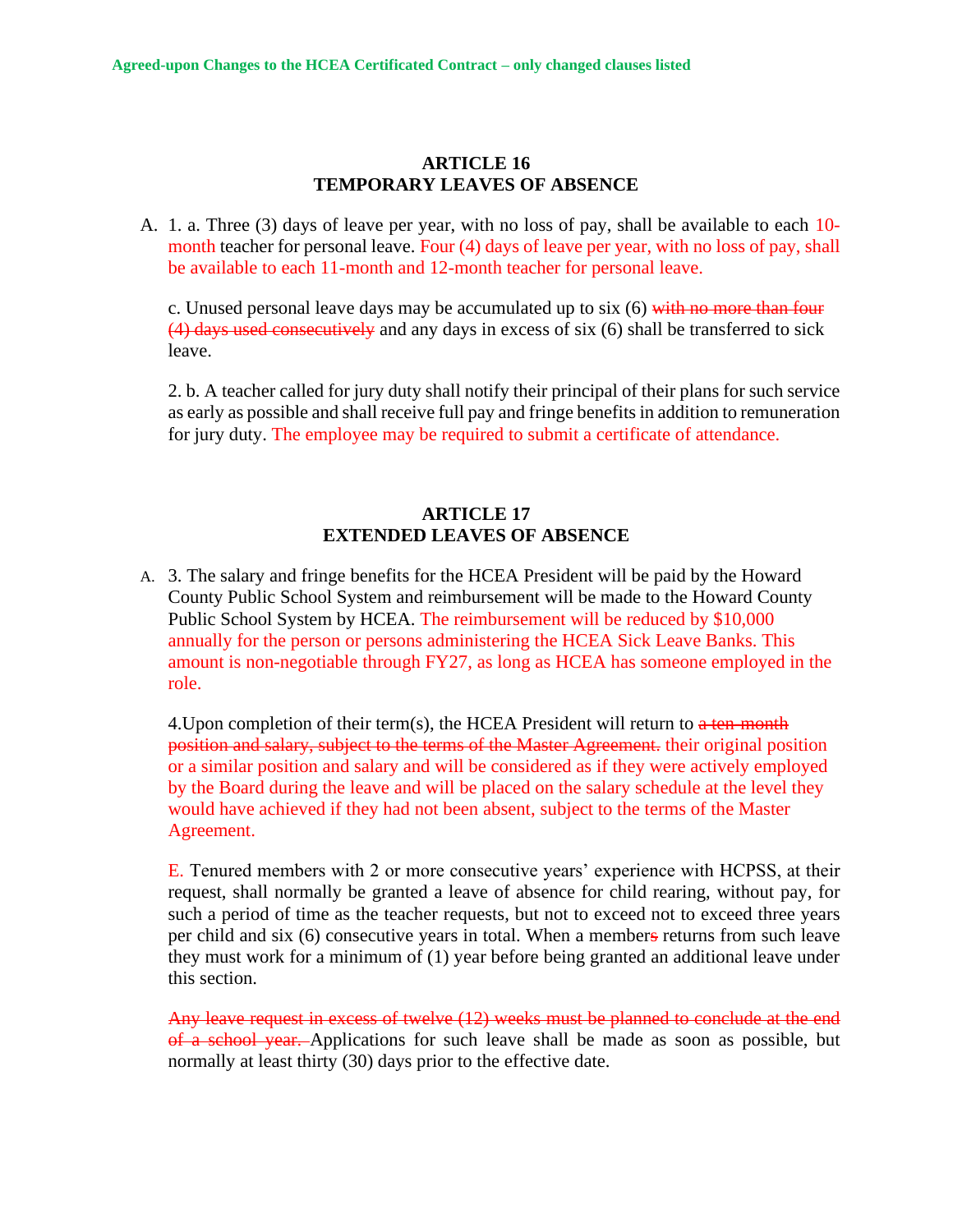All leave requests must be planned to conclude at the end of a school year, except the following situations:

1. A teacher with 12 weeks of FMLA leave available as of the birth or adoption of the child, who uses all or part of their 12-weeks of FMLA after the birth or adoption, may return to work at the conclusion of their leave.

2. A teacher with less than 12 weeks of FMLA leave available as of the birth or adoption of the child, who uses the remainder of their FMLA may add child rearing leave up to a total of 12 weeks of leave after the birth or adoption may return to work at the conclusion of their leave.

3. A teacher with no FMLA available as of the birth or adoption of the child may use up to 12 weeks of child-rearing leave after the birth or adoption may return to work at the conclusion of their leave.

Members on child-rearing leave on or before June 30, 2021 are grandfathered under the collective bargaining agreement in effective at the time their leave began.

E. The Board may grant a leave of absence without pay to any teacher on tenure to campaign for public office or to campaign for a candidate for public office. If granted, the length of the leave will be for a minimum of one (1) semester.

In the event the teacher is elected to the public office of state senator or delegate, the Board shall grant a leave of absence without pay for a minimum of one (1) semester. In the event the teacher is elected to another public office, the Board shall grant a leave of absence without pay for the duration of their service, not to exceed six (6) years.

H. Upon return from leave granted pursuant to A, B, or D, of this Article, a teacher shall be restored to their former position or to a position of like nature and status and will be considered as if they had been actively employed by the Board during the leave and they will be placed on the salary schedule at the level they would have achieved if they had not been absent. Upon return from leave granted pursuant to Sections C, E, F, G, or J, a teacher may be restored to their former position or to a position of like nature and status if one is available, but will not receive increment credit for time spent on leave.

1. Other benefits to which a teacher was entitled at the time their leave of absence commenced, including unused accumulated sick leave, will be restored to them upon their return; and they will be assigned to the first available position for which they are certificated.

 I. Nothing contained herein shall prevent a teacher on leave without pay from being a substitute or doing other temporary work for in the Howard County School System while on such leave. While on leave, the teacher is still under contract with the Board, therefore they cannot accept other similar employment.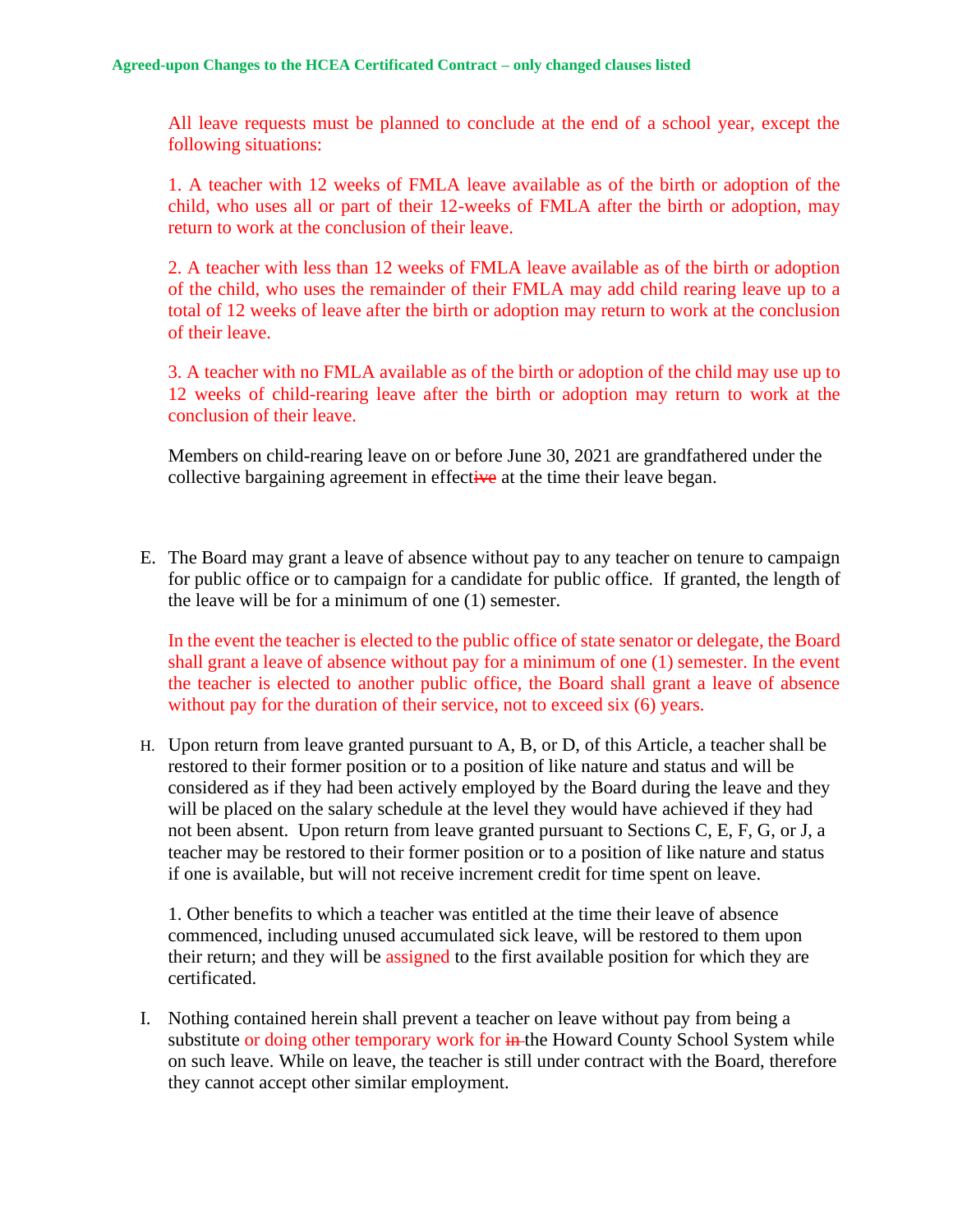J. A leave of absence for up to one school year without pay may be granted to a teacher to care for a sick member of their immediate family (son, daughter child, husband, wife, same-sex domestic partner spouse, parent mother, father). Appropriate medical statements shall be submitted to the personnel office to verify the need.

#### **ARTICLE 18 WORKING HOURS AND WORK LOAD**

A. (earlier paragraphs in Letter A unchanged) In regard to delayed opening and/or early dismissal days as a result of emergency conditions the work day of school-based elassroom teachers will be delayed by a length of time equal to the length of the delayed opening, or dismissal of teachers will occur earlier by a length of time equal to the length of the early closing of schools. Teachers who are approved to telework on a day of a late opening or early dismissal will work their regular work hours on that day.

- B. 1. The school calendar shall include one hundred ninety-seven (197) working days for special education teachers and related service providers (i.e., SLP's PT's, etc.). This will include 193 scheduled working days and four (4) days of professional time not scheduled in the school calendar that shall be used as described in paragraph 4 3 below.
- C. All twelve-month employees will receive  $20$  days of annual leave based on the following schedule:

|       | Length of Service/Years Number of Annual Leave Days |
|-------|-----------------------------------------------------|
| 1-9   | 20                                                  |
| $10+$ | つつ                                                  |

Unused annual leave may be accumulated up to a maximum of 45 days. Each year, annual leave in excess of 45 days that is not used shall be automatically transferred to a certificated employee's accumulated sick leave. At termination of employment, a lump sum settlement shall be made at the current salary rate of any unused annual leave, but not to exceed a maximum of forty-five  $(450)$  days or the maximum established by Board policy. In the event of an employee's death, such amount shall be paid to the employee's estate or designated beneficiary.

D. Every reasonable effort shall be made to start faculty meetings on time and to keep meetings as brief as possible. Except in cases of emergency, there shall only be one schoolwide faculty meeting per month, which may extend no more than one-half (1/2) hour beyond the regular work day. Every effort will be made to begin the meeting no more than ten (10) minutes after the student dismissal time. Two other faculty meetings per month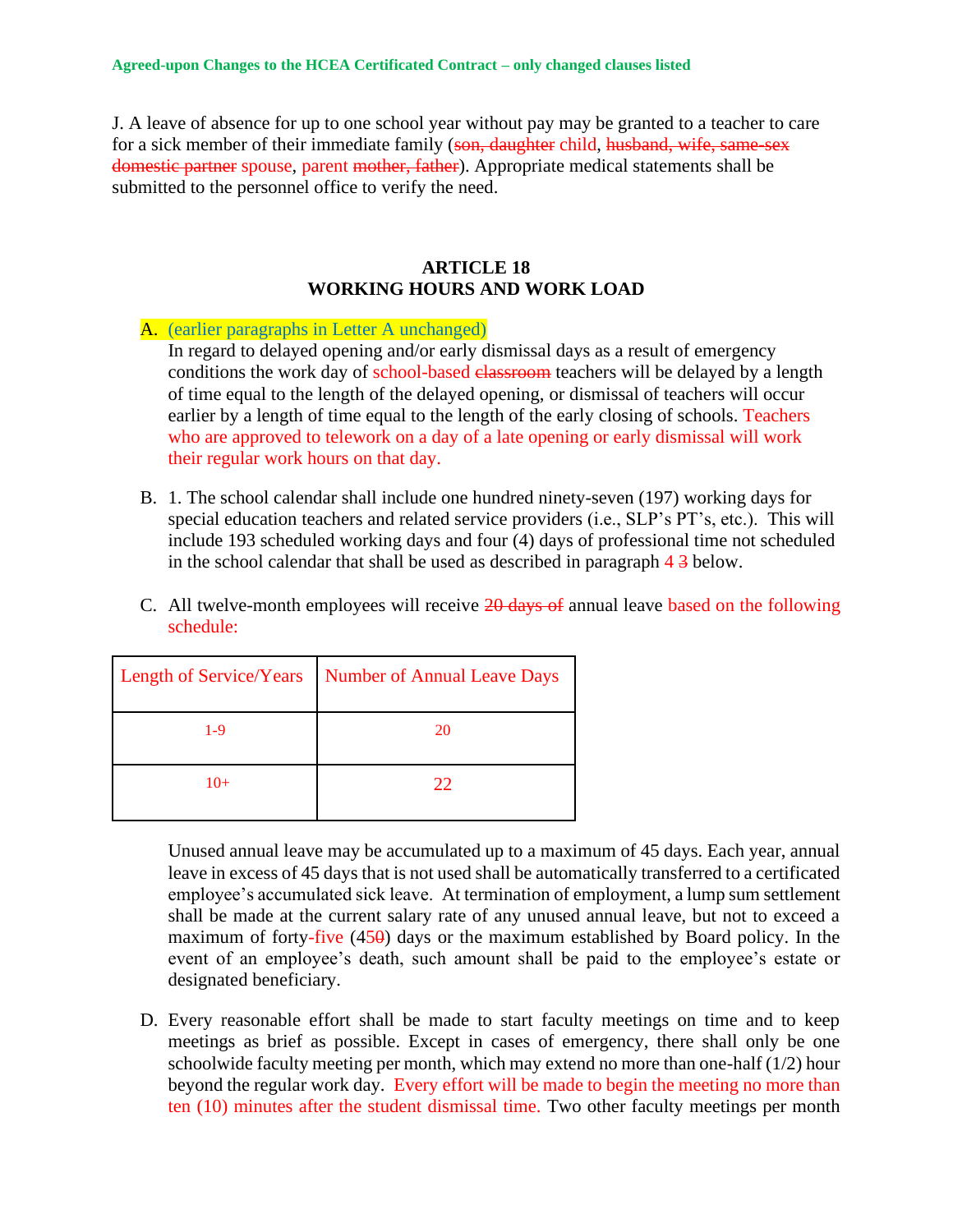may be held within the regular work day, one of which may be held before the start of the student day between the time of student dismissal and the end of the regular teacher work day. Every effort will be made to begin such meetings ten (10) minutes after the student dismissal time.

Attendance at all other assignments or meetings other than during the regular work day will be at the option of the individual teacher except as specifically provided elsewhere in this Agreement.

F. 1. In addition to their lunch period, Ssecondary school teachers will, in addition to their lunch period, have daily preparation time of at least fifty (50) consecutive minutes during the regular student day four days a week and at least forty (40) consecutive minutes on the regular student day of the week with shortened class periods. with an additional thirty (30) In addition, they will have another ninety (90) minutes during the week, in which they will not be assigned to any other duties. No portion of the additional 90 minutes will be in blocks of less than 25 minutes.

The parties recognize that the intent is for the additional 30 minutes to be a consecutive block whenever possible, and that the goal is to continue to work toward finding time within the secondary schedule to increase planning time.

- 2. Elementary teachers will, iIn addition to their lunch period, Elementary teachers will have weekly preparation time during the **student** duty week of at least three hundred twenty-five  $(30025)$  minutes., At least three hundred  $(300)$  of those minutes will occur within the student day with and at least two hundred twenty  $(220)$  minutes will be  $\theta$  such time scheduled in blocks of not less than at least fifty five  $(55)$  consecutive minutes. No portion of the total  $30025$  minutes will be in blocks of less than 25 minutes. Teachers shall have at least thirty (30) consecutive minutes of preparation time during each regular student day, which may be recess periods**.** During this preparation time, they will not be assigned to any other duties.
- K. Substitutes shall be provided for all classroom teachers (including media personnel and specialists) who attend professional conferences and activities, including in-service meetings and approved teacher visitations to other county schools. Teachers identified as the teacher-in-charge or other approved chaperone for a pre-approved field trip will not use their own leave to attend that field trip. The provision of a substitute for the teacher-incharge or other approved chaperone will be based on the needs of that school and approved by the principal/designee.

At the discretion of the Superintendent or their designee, Ssubstitutes will not may be provided for physical therapists, occupational therapists, school mental health therapists, speech-language pathologists, school psychologists, gifted and talented resource teachers, guidance personnel, teachers of the vision impaired, teachers of the hearing impaired, work study coordinators, trainer/teachers assigned to the county diagnostic center, audiologists, facilitators, supervisors, 11-month specialists, or coordinators.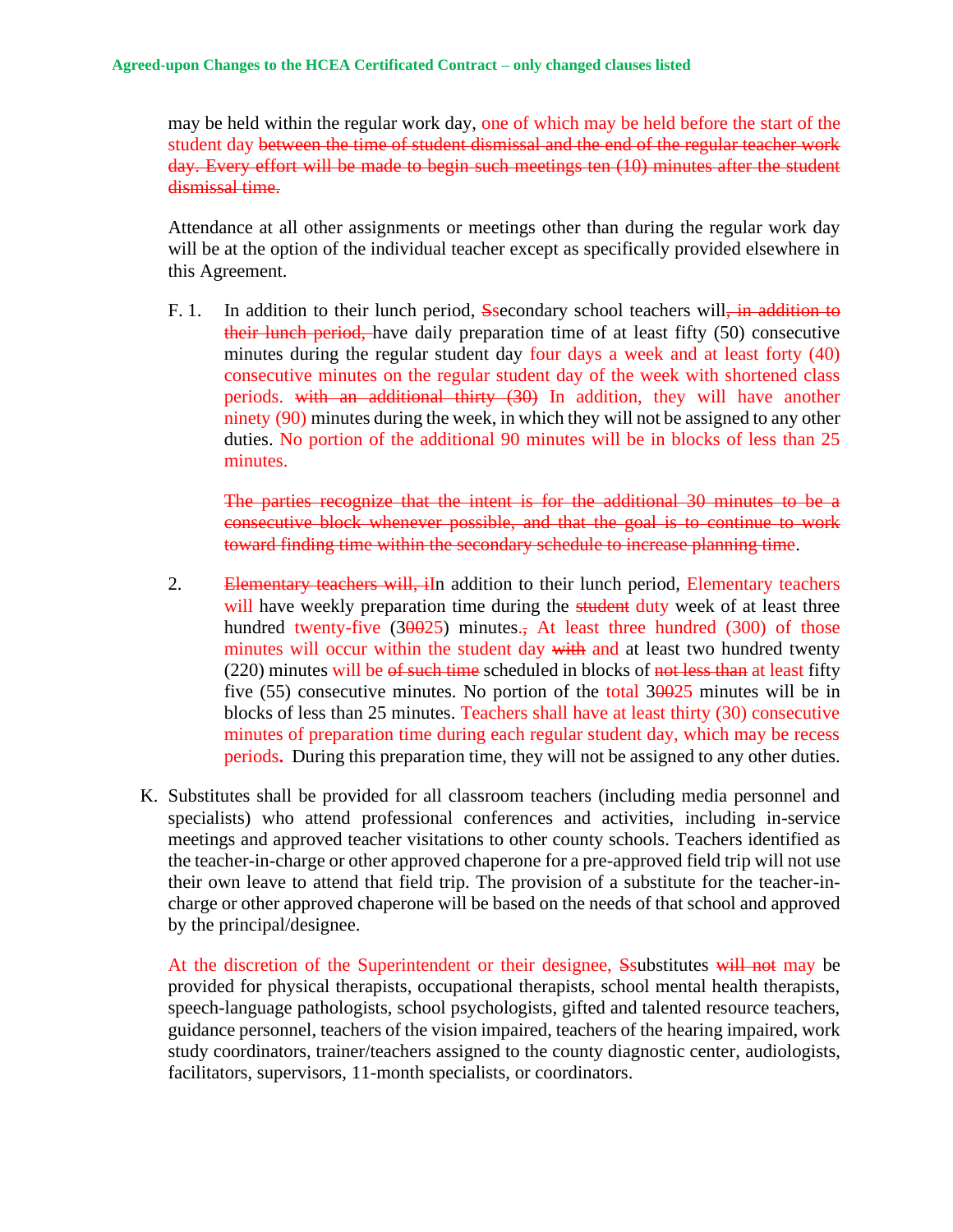If a related service provider is using approved leave, missed service hours will not be reflected in the related service provider's evaluation nor will they be subject to counseling or disciplinary action.

L. When a substitute cannot be secured through the electronic substitute calling system, teachers who substitute during their preparation, i.e. planning, time will be compensated at \$55 per period or class. Teachers may not be mandated to do this during their planning time, but may freely and willingly volunteer to do so.

Teachers who provide close adult supervision during their preparation, i.e. planning, time will be compensated at \$55 per period or class. Teachers may not be mandated to do this during their planning time, but may freely and willingly volunteer to do so.

This language is only in effect until the end of FY23 unless both parties mutually agree to extend it.

(note: old letter L in this article will be renamed M with the text unchanged, and the rest of the lettering will be corrected appropriately.)

O. Telework

Members are eligible for teleworking during the professional work days designated for grading and reporting at the end of the first, second and third grading periods, and on the day of the Maryland State Education Association Convention if that day is a duty day for teachers.

1. The principal will determine which positions, if any may need to be on site for all or part of the day to support other professionals in the building or to fulfill their professional responsibilities.

2. With the approval of the Principal, school-based educators who have demonstrated the ability to meet their professional responsibilities, including grade submission according to Board policy may telework on the professional work day at the end of each of the first three marking periods.

3. First year teachers will be required to work on site for the first two marking periods on these days.

4. Upon request a written rationale will be provided by the supervisor to any educator whose request to telework is denied.

5. Items a-d above do not apply to the MSEA Convention Day.

All teachers are allowed to telework on the MSEA Convention Day, provided it doesn't fall on a student day.

With the approval of the Superintendent or their designee, school-based employees may be eligible to telework at appropriate times when students are not in the buildings, including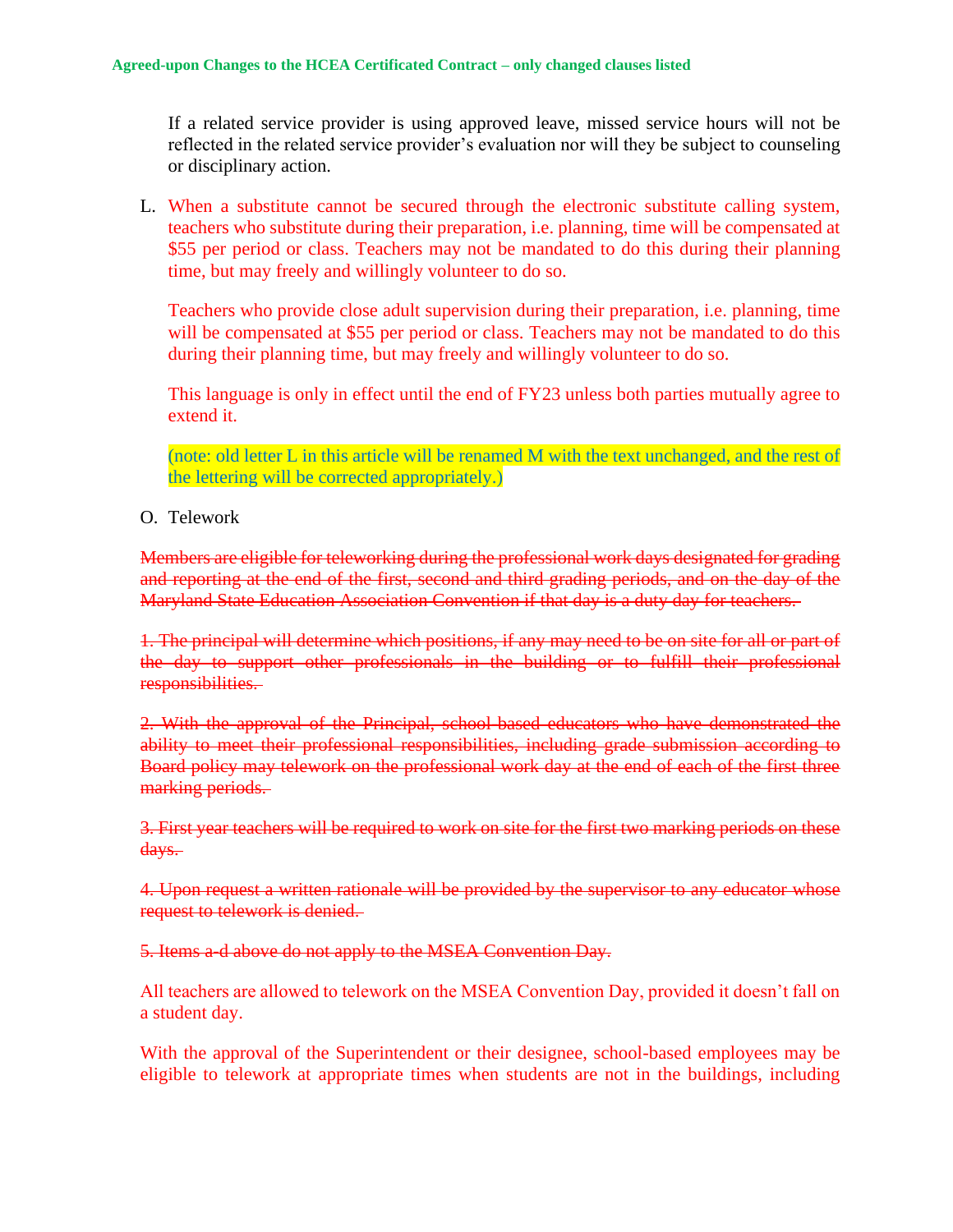during the parent-teacher conference window, and other days as designated by the Superintendent or their designee.

- 1. The Superintendent or their designee will determine which positions, if any may need to be on site for all or part of the day to support other professionals in the building or to fulfill their professional responsibilities.
- 2. First-year HCPSS teachers will be required to work on site for the first two marking periods on professional work days designated for grading and reporting, and during the November parent-teacher conference window.
- 3. Teachers who have not demonstrated the ability to meet their professional responsibilities may be required to work on site at the discretion of their supervisor.
- 4. Upon request a written rationale will be provided by the supervisor to any educator whose request to telework is denied.

With the approval of the Superintendent or their designee, non-school based employees may request, and be granted by their supervisor, the option of working remotely.

T. Teaching special education team leaders will be provided one full sub day, or two half sub days, per quarter for the purpose of completing casework. This shall be over and above all other provisions of planning, other self-directed, or casework time in this contract.

U. HCEA and HCPSS recognize the importance of reasonable staffing ratios between certified staff and students. Guidelines based on best practices for staffing are outlined below and include:

Population/Program Ratio (educator: student)

HCPSS [Class Size Target Ratios:](https://www.hcpss.org/f/aboutus/profile.pdf)

Kindergarten: 1:22 Grades 1-2: 1:20 Grades 3-5: 1:26

HCPSS Target Staffing Ratios Middle: 1:21 High: 1:21

National Association Recommended Ratios Counselors: 1:250 Psychologists: 1:500 Related Arts: 1:20-25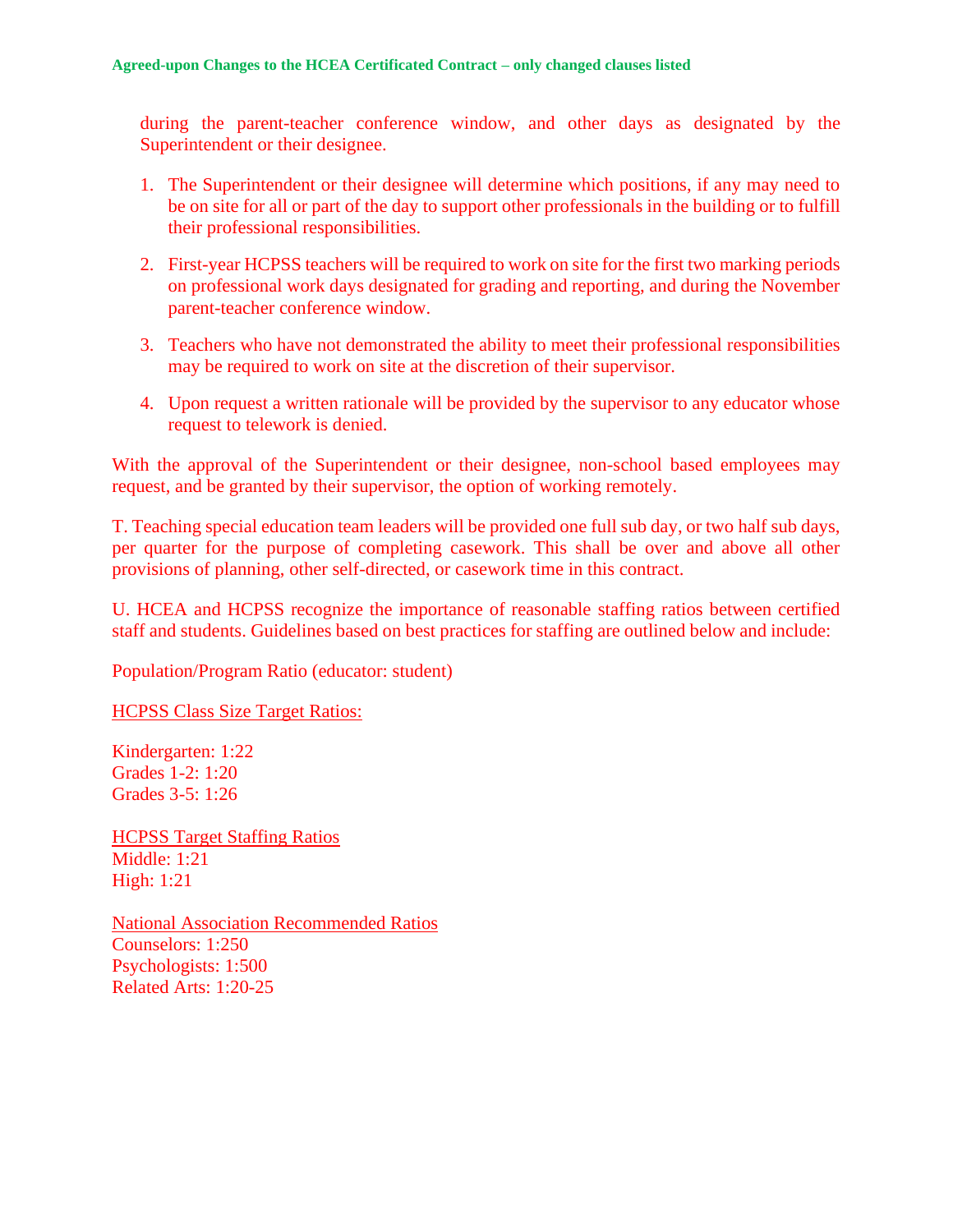V. At the discretion of their principal, any classroom teacher who is required to move to another classroom after the start of the student year may receive one (1) duty day of unassigned time to prepare for the new classroom.

#### Article 20

### Salaries

The parties agree in subsequent years that the intent is not to further compress the beginning of the scale, but instead to reach compliance with the Blueprint legislation via increasing the COLA.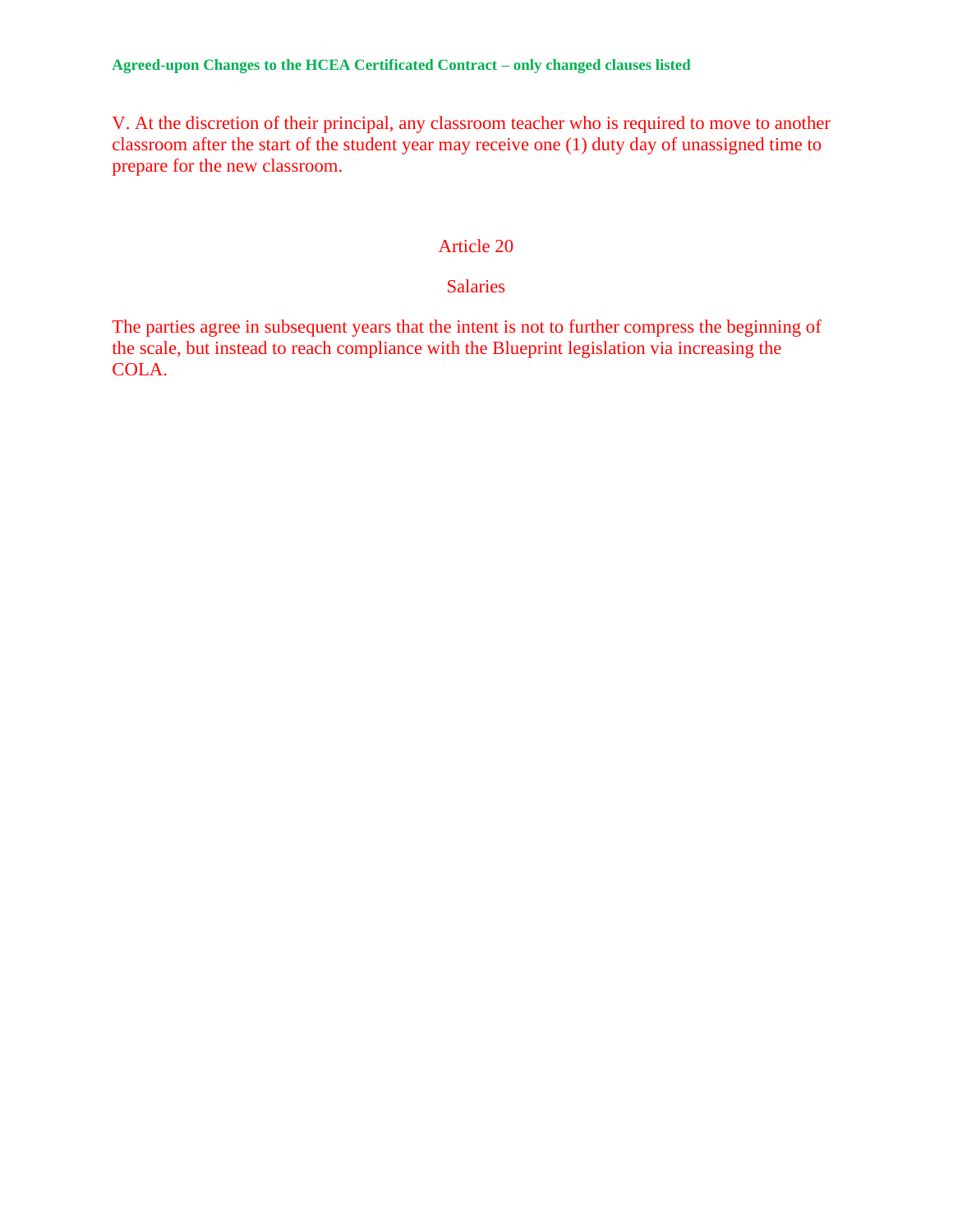| <b>ARTICLE 20 SALARY SCALES</b> |                              |                                           |                            |                     |                  |
|---------------------------------|------------------------------|-------------------------------------------|----------------------------|---------------------|------------------|
|                                 | 10-MONTH TEACHERS (195 Days) |                                           |                            |                     |                  |
|                                 |                              | FISCAL YEAR 2023 (Effective July 1, 2022) |                            |                     |                  |
|                                 |                              |                                           |                            |                     |                  |
| <b>GRADE</b>                    | $\mathbf{A}$<br>(SPC)        | B<br>$(BA/BS + 30)$                       | $\mathcal{C}$<br>(Masters) | D<br>$(MA/MS + 30)$ | E<br>(Doctorate) |
| <b>STEP</b>                     |                              |                                           |                            |                     |                  |
| $\overline{4}$                  | \$56,228                     | \$59,195                                  | \$61,015                   | \$62,835            | \$64,655         |
| 5                               | \$57,804                     | \$61,328                                  | \$63,148                   | \$64,968            | \$66,788         |
| 6                               | \$59,380                     | \$63,462                                  | \$65,282                   | \$67,102            | \$68,922         |
| $\boldsymbol{7}$                | \$60,955                     | \$65,595                                  | \$67,415                   | \$69,235            | \$71,055         |
| 8                               | \$62,531                     | \$67,728                                  | \$69,548                   | \$71,368            | \$73,188         |
| 9                               | \$64,107                     | \$69,862                                  | \$71,682                   | \$73,502            | \$75,322         |
| 10                              | \$65,683                     | \$71,995                                  | \$73,815                   | \$75,635            | \$77,455         |
| 11                              | \$67,259                     | \$74,129                                  | \$75,949                   | \$77,769            | \$79,589         |
| 12                              | \$68,835                     | \$76,262                                  | \$78,082                   | \$79,902            | \$81,722         |
| 13                              |                              | \$78,395                                  | \$80,215                   | \$82,035            | \$83,855         |
| 14                              |                              | \$80,529                                  | \$82,349                   | \$84,169            | \$85,989         |
| 15                              |                              | \$82,662                                  | \$84,482                   | \$86,302            | \$88,122         |
| 16                              |                              | \$84,796                                  | \$86,616                   | \$88,436            | \$90,256         |
| 17                              |                              | \$86,929                                  | \$88,749                   | \$90,569            | \$92,389         |
| 18                              |                              | \$89,062                                  | \$90,882                   | \$92,702            | \$94,522         |
| 19                              |                              | \$91,196                                  | \$93,016                   | \$94,836            | \$96,656         |
| 20                              |                              | \$93,329                                  | \$95,149                   | \$96,969            | \$98,789         |
| 21                              |                              | \$95,462                                  | \$97,282                   | \$99,102            | \$100,922        |
| 22                              |                              | \$97,596                                  | \$99,416                   | \$101,236           | \$103,056        |
| 23                              |                              | \$99,729                                  | \$101,549                  | \$103,369           | \$105,189        |
| 24                              |                              | \$101,863                                 | \$103,683                  | \$105,503           | \$107,323        |
| 25                              |                              | \$103,996                                 | \$105,816                  | \$107,636           | \$109,456        |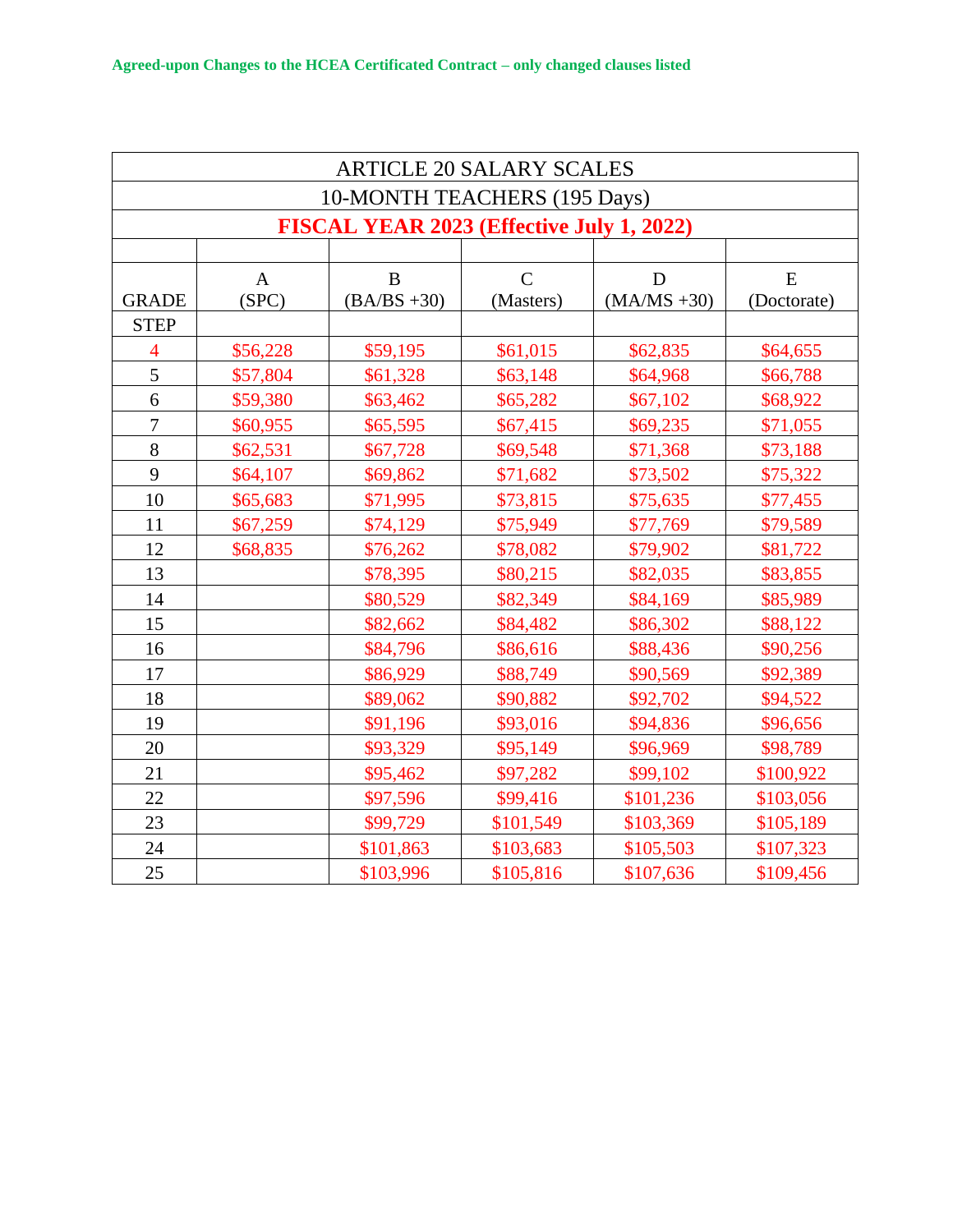| <b>ARTICLE 20 SALARY SCALES</b> |                            |                                           |                             |                     |                  |
|---------------------------------|----------------------------|-------------------------------------------|-----------------------------|---------------------|------------------|
|                                 | 11-MONTH TEACHERS 215 days |                                           |                             |                     |                  |
|                                 |                            | FISCAL YEAR 2023 (Effective July 1, 2022) |                             |                     |                  |
|                                 |                            |                                           |                             |                     |                  |
| <b>GRADE</b>                    | $\mathbf{A}$<br>(SPC)      | $\bf{B}$<br>$(BA/BS + 30)$                | $\overline{C}$<br>(Masters) | D<br>$(MA/MS + 30)$ | E<br>(Doctorate) |
| <b>STEP</b>                     |                            |                                           |                             |                     |                  |
| $\overline{4}$                  | \$61,850                   | \$65,114                                  | \$67,116                    | \$69,118            | \$71,120         |
| 5                               | \$63,584                   | \$67,461                                  | \$69,463                    | \$71,465            | \$73,467         |
| 6                               | \$65,317                   | \$69,808                                  | \$71,810                    | \$73,812            | \$75,814         |
| $\overline{7}$                  | \$67,051                   | \$72,155                                  | \$74,157                    | \$76,159            | \$78,161         |
| 8                               | \$68,784                   | \$74,501                                  | \$76,503                    | \$78,505            | \$80,507         |
| 9                               | \$70,518                   | \$76,848                                  | \$78,850                    | \$80,852            | \$82,854         |
| 10                              | \$72,251                   | \$79,195                                  | \$81,197                    | \$83,199            | \$85,201         |
| 11                              | \$73,985                   | \$81,541                                  | \$83,543                    | \$85,545            | \$87,547         |
| 12                              | \$75,718                   | \$83,888                                  | \$85,890                    | \$87,892            | \$89,894         |
| 13                              |                            | \$86,235                                  | \$88,237                    | \$90,239            | \$92,241         |
| 14                              |                            | \$88,582                                  | \$90,584                    | \$92,586            | \$94,588         |
| 15                              |                            | \$90,928                                  | \$92,930                    | \$94,932            | \$96,934         |
| 16                              |                            | \$93,275                                  | \$95,277                    | \$97,279            | \$99,281         |
| 17                              |                            | \$95,622                                  | \$97,624                    | \$99,626            | \$101,628        |
| 18                              |                            | \$97,969                                  | \$99,971                    | \$101,973           | \$103,975        |
| 19                              |                            | \$100,315                                 | \$102,317                   | \$104,319           | \$106,321        |
| 20                              |                            | \$102,662                                 | \$104,664                   | \$106,666           | \$108,668        |
| 21                              |                            | \$105,009                                 | \$107,011                   | \$109,013           | \$111,015        |
| 22                              |                            | \$107,355                                 | \$109,357                   | \$111,359           | \$113,361        |
| 23                              |                            | \$109,702                                 | \$111,704                   | \$113,706           | \$115,708        |
| 24                              |                            | \$112,049                                 | \$114,051                   | \$116,053           | \$118,055        |
| 25                              |                            | \$114,396                                 | \$116,398                   | \$118,400           | \$120,402        |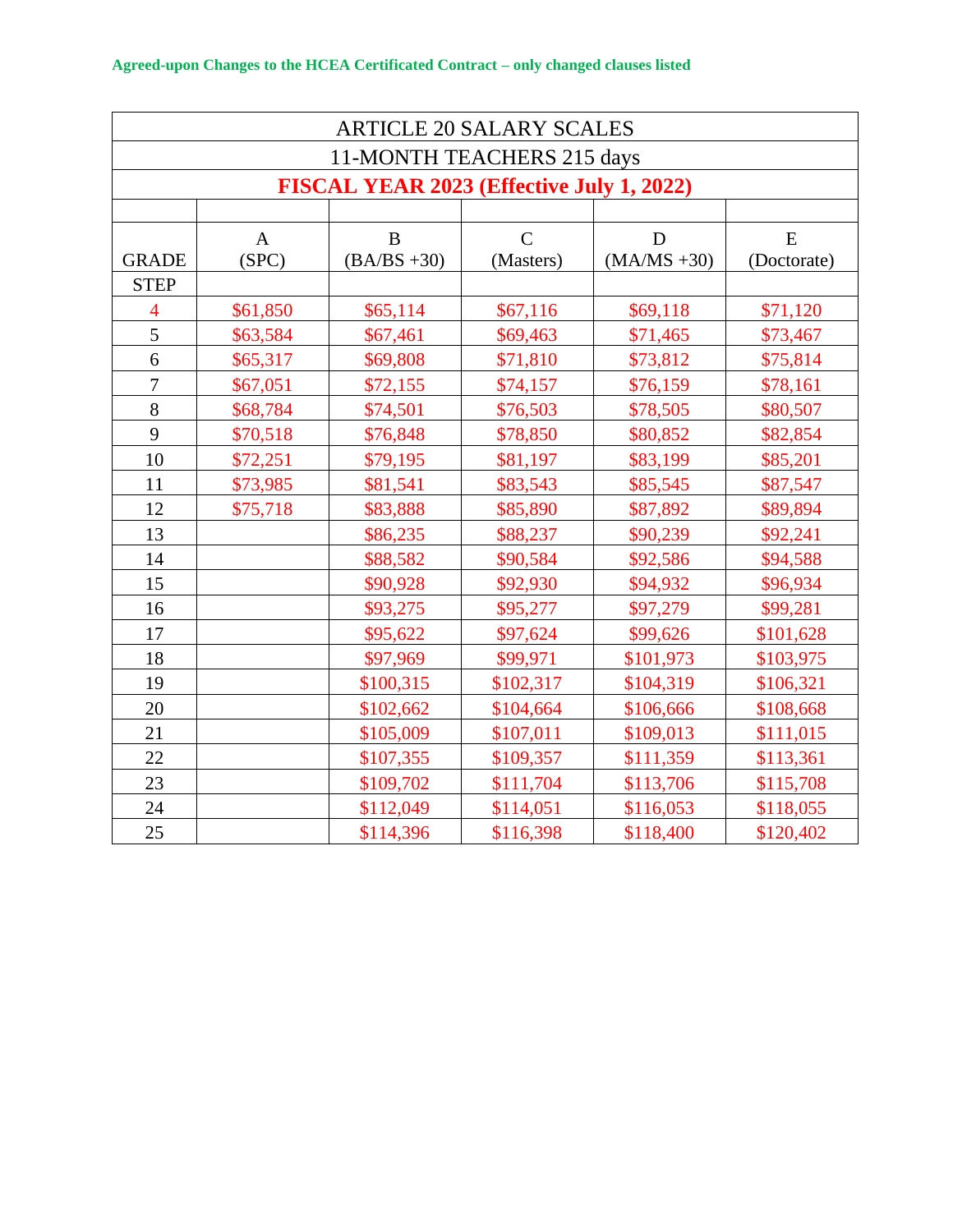| OTHER CERTIFICATED STAFF                  |                                         |                                         |                                                        |  |
|-------------------------------------------|-----------------------------------------|-----------------------------------------|--------------------------------------------------------|--|
| FISCAL YEAR 2023 (Effective July 1, 2022) |                                         |                                         |                                                        |  |
|                                           | Psychologist<br><b>PPW</b><br>10 Months | Psychologist<br><b>PPW</b><br>11 Months | Coordinator<br>Staff Dvlp.<br>Facilitator<br>12 Months |  |
| Step                                      | Grade I                                 | Grade II                                | Grade III                                              |  |
|                                           |                                         |                                         |                                                        |  |
| $\mathbf{1}$                              | \$75,056                                | \$82,562                                | \$88,638                                               |  |
| $\overline{2}$                            | \$78,592                                | \$86,448                                | \$92,874                                               |  |
| 3                                         | \$82,128                                | \$90,334                                | \$97,110                                               |  |
| $\overline{4}$                            | \$85,663                                | \$94,220                                | \$101,348                                              |  |
| 5                                         | \$89,199                                | \$98,106                                | \$105,584                                              |  |
| 6                                         | \$92,735                                | \$101,993                               | \$109,821                                              |  |
| 7                                         | \$96,271                                | \$105,879                               | \$114,057                                              |  |
| 8                                         | \$99,807                                | \$109,765                               | \$118,294                                              |  |
| 9                                         | \$103,343                               | \$113,651                               | \$122,531                                              |  |
| 10                                        | \$106,879                               | \$117,537                               | \$126,767                                              |  |
| 11                                        | \$110,415                               | \$121,424                               | \$131,005                                              |  |
| 12                                        | \$114,729                               | \$126,165                               | \$136,173                                              |  |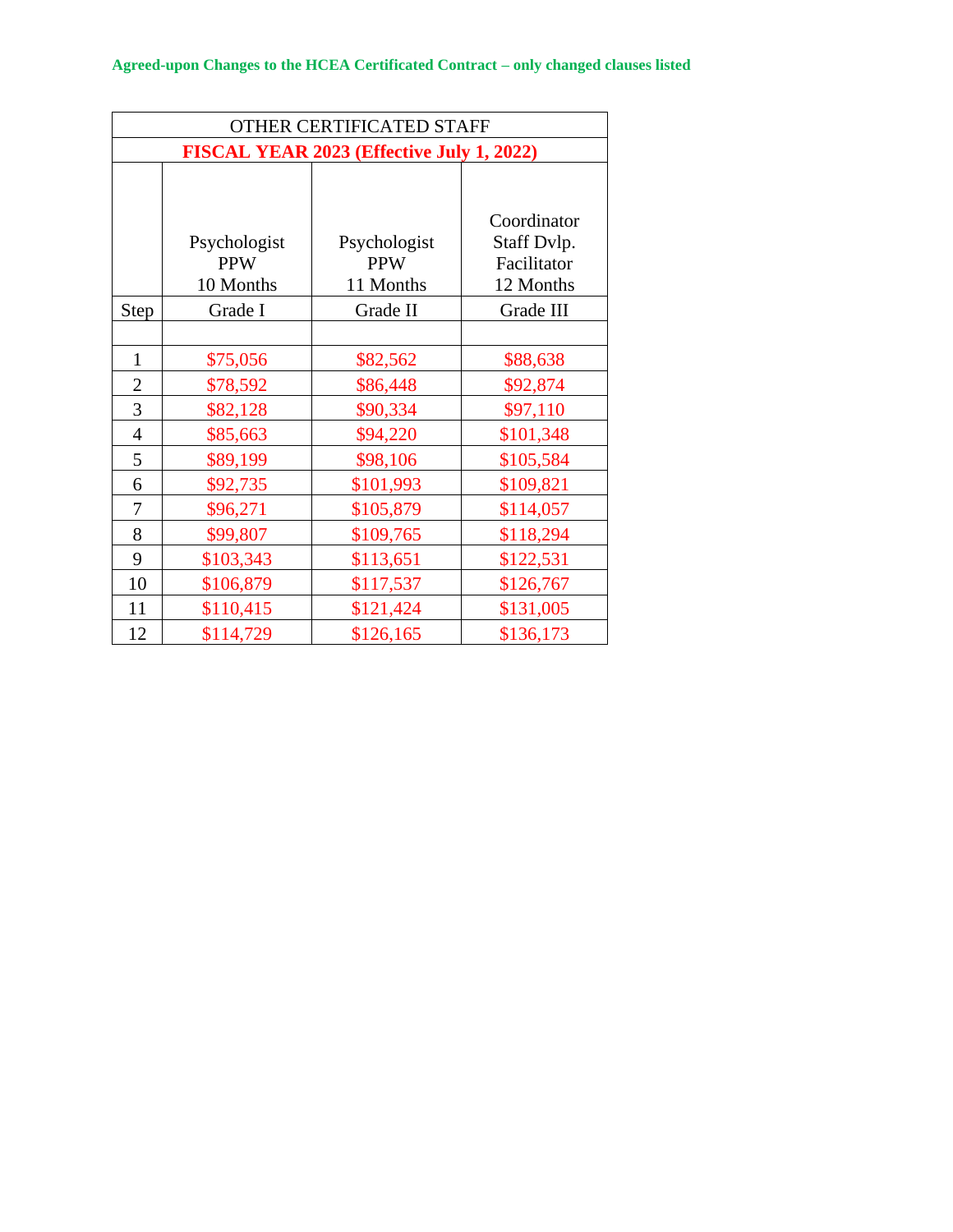### **NOTES: ARTICLE 20, SALARY SCHEDULES - TEACHERS**

(5) Teachers successfully completing the National Board of Professional Teaching Standards certification program (NBPTS), also known as National Board Certified Teachers (NBCTs), who are not primarily responsible and accountable for teaching students in the classroom, shall receive an annual supplement of \$2,000 each year their NBPTS certificate remains in good standing.

In accordance with the Blueprint law, Tteachers successfully completing the National Board of Professional Teaching Standards certification program (NBPTS), also known as National Board Certified Teachers (NBCTs), who are primarily responsible and accountable for teaching students in the classroom, shall receive an annual supplement of \$10,000 each year their NBPTS certificate remains in good standing. Additionally, NBCTs who teach at schools that are low performing, as defined by the Blueprint law, shall receive an additional annual supplement of \$7,000. The NBCT will continue to receive this supplement even if the school ceases to be low-performing while the teacher is at the school. This determination will be made on or before July 1 for the following school year.

The aforementioned supplement will be implemented at the beginning or the midpoint of the teacher's work year. If the Blueprint law changes the parties shall revise the supplement to align with any changes.

(7) Supplements referred to in (4), (5), and (6) above shall be included in the teacher's annual salary for retirement and life insurance purposes and will be awarded proportionally if said supplement is earned during the course of a school year.

#### B. Part-Time Teachers

1. A part-time teacher is a teacher assigned to one of the part-time teacher salary categories noted below:

| Part-time<br>acher Salary<br>Category | mber of Instructional mber of Planning<br>utes in Teacher Work Inutes in Teacher<br>Day | Work Day | mber of Duty Free<br>Lunch Minutes in<br>eacher Work Day | mber of TOTAL<br>nutes in Teacher<br>Work Day |
|---------------------------------------|-----------------------------------------------------------------------------------------|----------|----------------------------------------------------------|-----------------------------------------------|
| 0.50                                  | 173                                                                                     | 40       | 30                                                       | 243 <del>263</del>                            |
| 0.55                                  | 194                                                                                     | 40       | 30                                                       | 264 282                                       |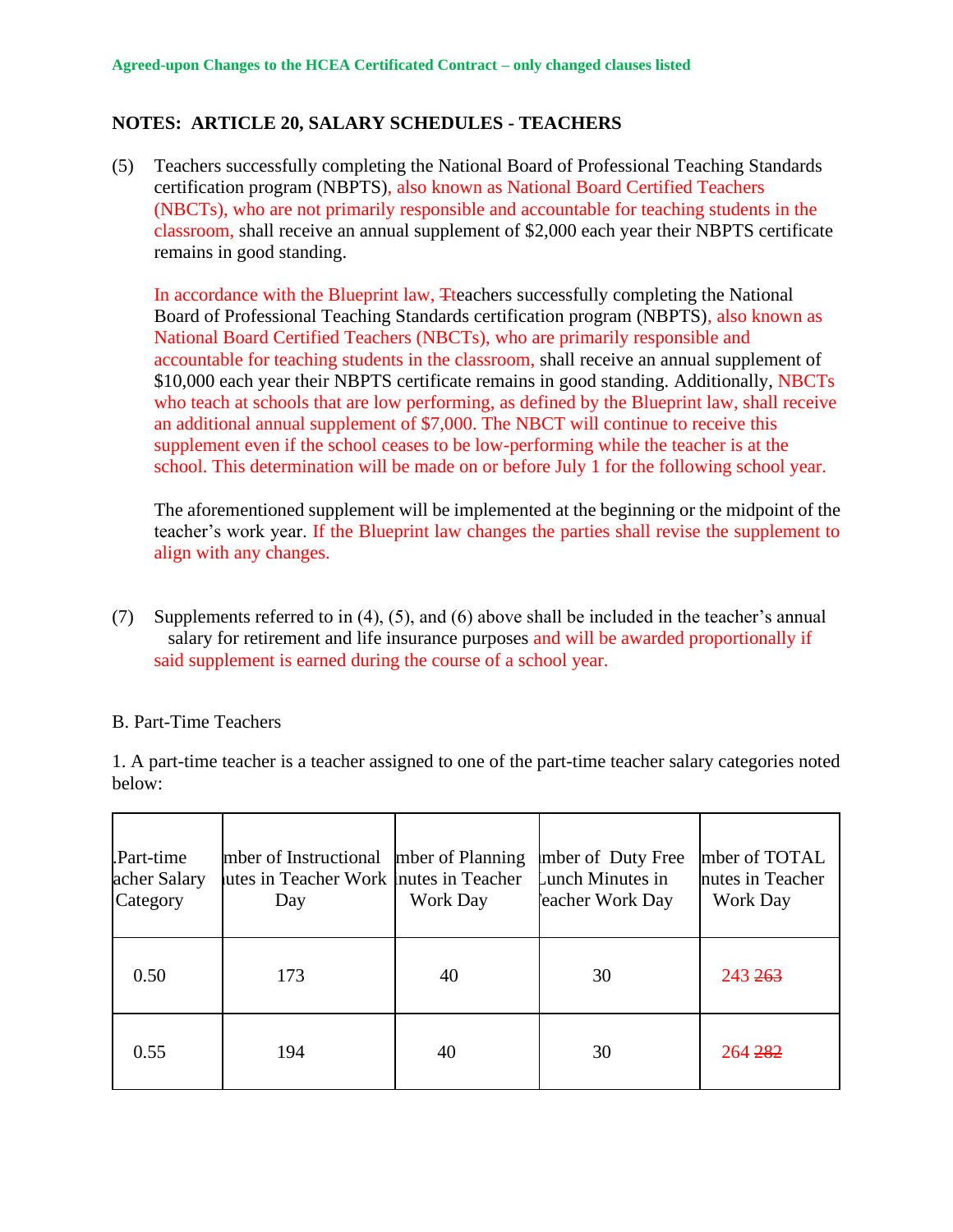| 0.60 | 215     | 40   | 30     | 285 301 |
|------|---------|------|--------|---------|
| 0.65 | 236     | 40   | 30     | 306 320 |
| 0.70 | 253 258 | 4540 | 30     | 328 340 |
| 0.75 | 269 279 | 5040 | $30\,$ | 349 359 |
| 0.80 | 290 300 | 5040 | 30     | 370 378 |
| 0.85 | 311 321 | 5040 | 30     | 391 397 |
| 0.90 | 333 343 | 5040 | 30     | 413 417 |

1. A 30-minute lunch period and 40 minutes of planning time, as referenced in the chart above, will be provided for teachers assigned to a .5 and higher position.

2. A part-time teacher's salary will be computed based on the percentage of instructional time and any other assigned responsibilities scheduled during the regular school day.

(switched #'s  $1 \& 2$ )

#### **ARTICLE 21 DEDUCTIONS FROM SALARY**

A. The Board agrees to deduct from teachers' salaries membership dues and assessments for the Howard County Education Association, the Maryland State Education Teachers' Association, and the National Education Association as said teachers individually and voluntarily authorize to deduct through an appropriate written authorization form prepared by the Association. The Board agrees to transmit such monies promptly to the Association.

## **ARTICLE 23 SICK LEAVE BANK**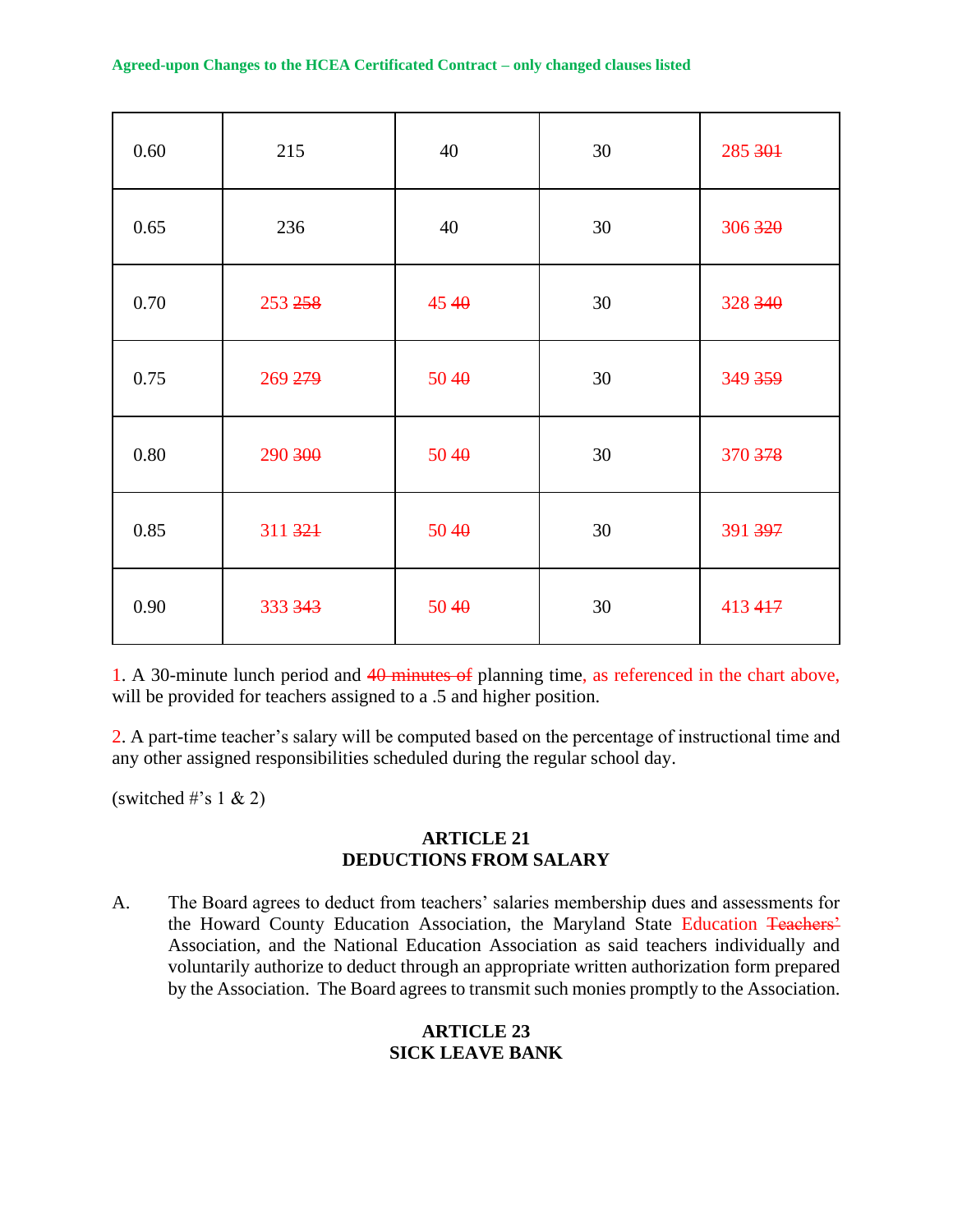- F. Teachers must use all accumulated sick leave and all but two (2) days of accumulated personal leave before receiving leave from the bank. Application for use of the bank shall be made on the required form and submitted to the approval committee. For a definition of "accumulated", please see Article 1.B.
- G. A four-member approval committee, comprised of three members appointed by the president of the Association, and one member appointed by the superintendent, shall have the responsibility of receiving requests, verifying the validity of requests, recommending approval or denial of the requests, and communicating its decision to the teacher and the Superintendent/designee. Upon ratification of an amendment to the HCEA bylaws, this provision will become part of the contract. The Association shall develop its rules of procedure and shall give wide distribution to said rules upon approval of the Board of Directors of the Association. Approved procedures shall be posted on the HCPSS website annually no later than October 1.

#### **ARTICLE 24 FAMILY CRISIS LEAVE EXCHANGE**

D. The purpose of the Family Crisis Leave Exchange (FCLE) is to provide sick leave to HCEA certificated unit members after their accumulated sick leave, personal leave, annual leave, and any other paid leave available to them (e.g., Workers' Compensation) has been exhausted. The exchange is intended solely for situations that are catastrophic and life-threatening to members of their immediate family and that require a unit member to be temporarily absent from their assignment. This leave is not available for an employee's personal illness or injury. The exchange will be funded by voluntary contributions of sick, personal, or annual leave from HCEA unit members. For a definition of "accumulated", please see Article 1.B.

### **Rules & Eligibility**

1. A request for leave may be made only relating to a catastrophic and life-threatening illness or injury of a member of the immediate family that qualifies as a "medical emergency" under IRS Regulations.<sup>1</sup> Immediate family member means the unit member's spouse, child, or parent. Child includes the biological, adopted, foster, step, legal ward, or child of a person who stands in the shoes of a parent to that child. (See BOE Policy 7100 Family Medical Leave)

#### **Functions**

4. If the application is approved, the Committee will notify potential voluntary contributors in the following order:

- A. applicant's spouse, if the spouse is an active HCPSS employee
- **B.** unit members at the applicant's worksite  $(s)$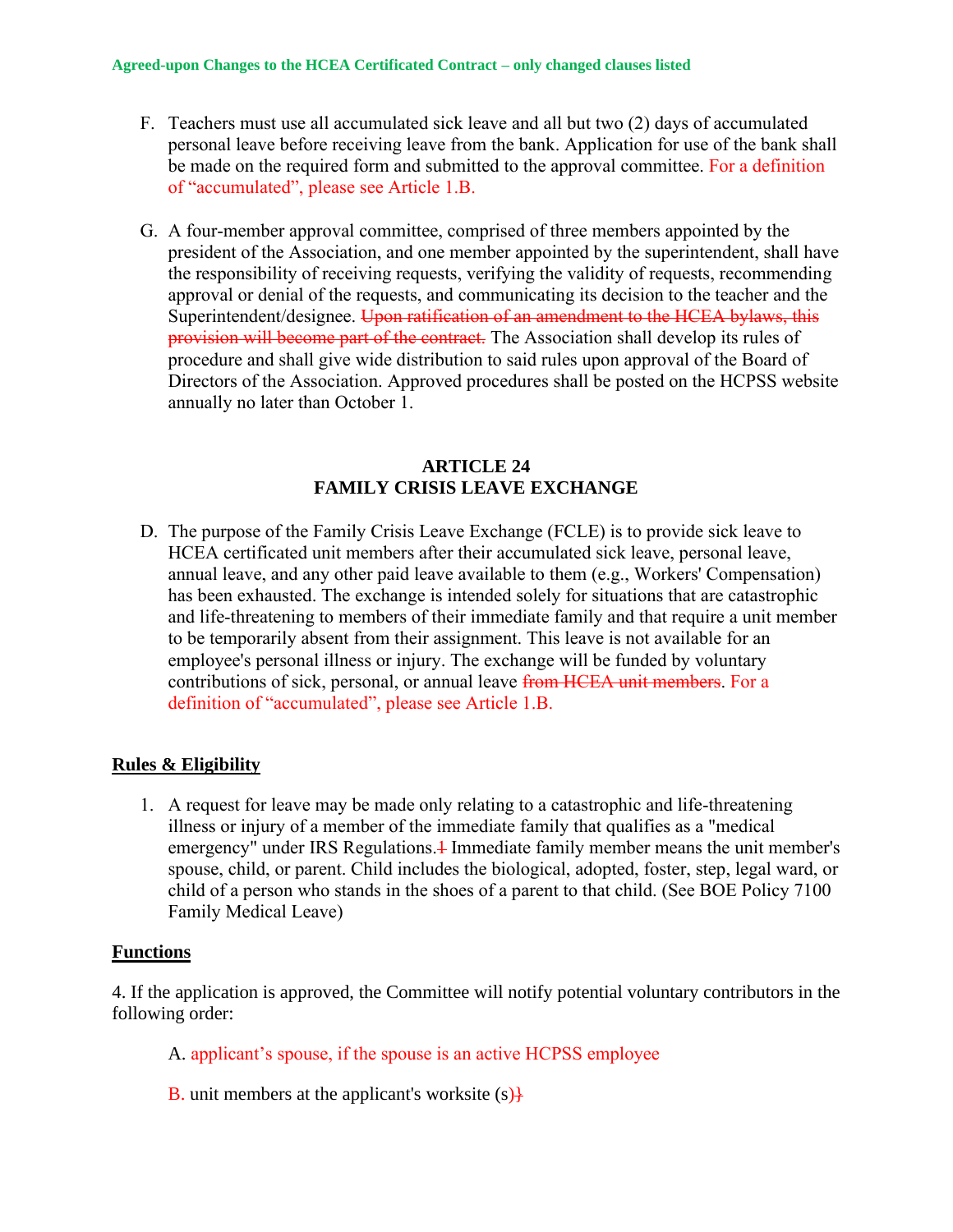C. unit members at other work sites (if needed)

#### **Contributions**

- 1. Spousal volunteers who wish to contribute any of their earned sick, personal, or annual leave must have a minimum of five (5) accrued leave days remaining after the contribution.
- 2. Other volunteers who wish to contribute any of their earned sick, personal, or annual leave must have a minimum of fifteen (15) accrued leave days remaining after the contribution.
- 3. Contributions from other volunteers are limited to a maximum contribution of two (2) earned days in any individual case as follows:
	- $\cdot$  16-29 accrued days = 1 day available to donate
	- 30+ accrued days = up to 2 days available to donate

#### **ARTICLE 26 DURATION**

Unless otherwise provided herein, the provisions of this Agreement shall be effective as of July 1, 20221 and shall continue in full force and effect through June 30, 20232.

For FY24, the parties agree to open the article containing salaries. In addition, each party may choose one other article to open. All other articles will remain intact in FY24.

On or before November 1 but no later than December 1, the Association and the Board will reopen negotiations specifically for Blueprint-related career ladder the 2022-23, unless a later date is mutually acceptable to both parties. The Parties agree that Article 22, Insurance Protection is not subject to negotiations for the 2022-23.

In Fiscal Year 2023, HCPSS and HCEA will begin conversations on Blueprint related matters that are still outstanding, such as implementing a career ladder, that may require further negotiations or memoranda of understanding.

In witness whereof, the parties hereunto set their hands and seals this XX day of December 2021.

## **APPENDIX A Benefits Advisory Committee**

The Board agrees to establish a Benefits Advisory Committee to provide recommendations into maintaining quality and affordable benefits. It is understood that the recommendations of the committee do not constitute negotiations and are only advisory.

The focus of the committee shall be to:

A. Make recommendations on cost containment strategies;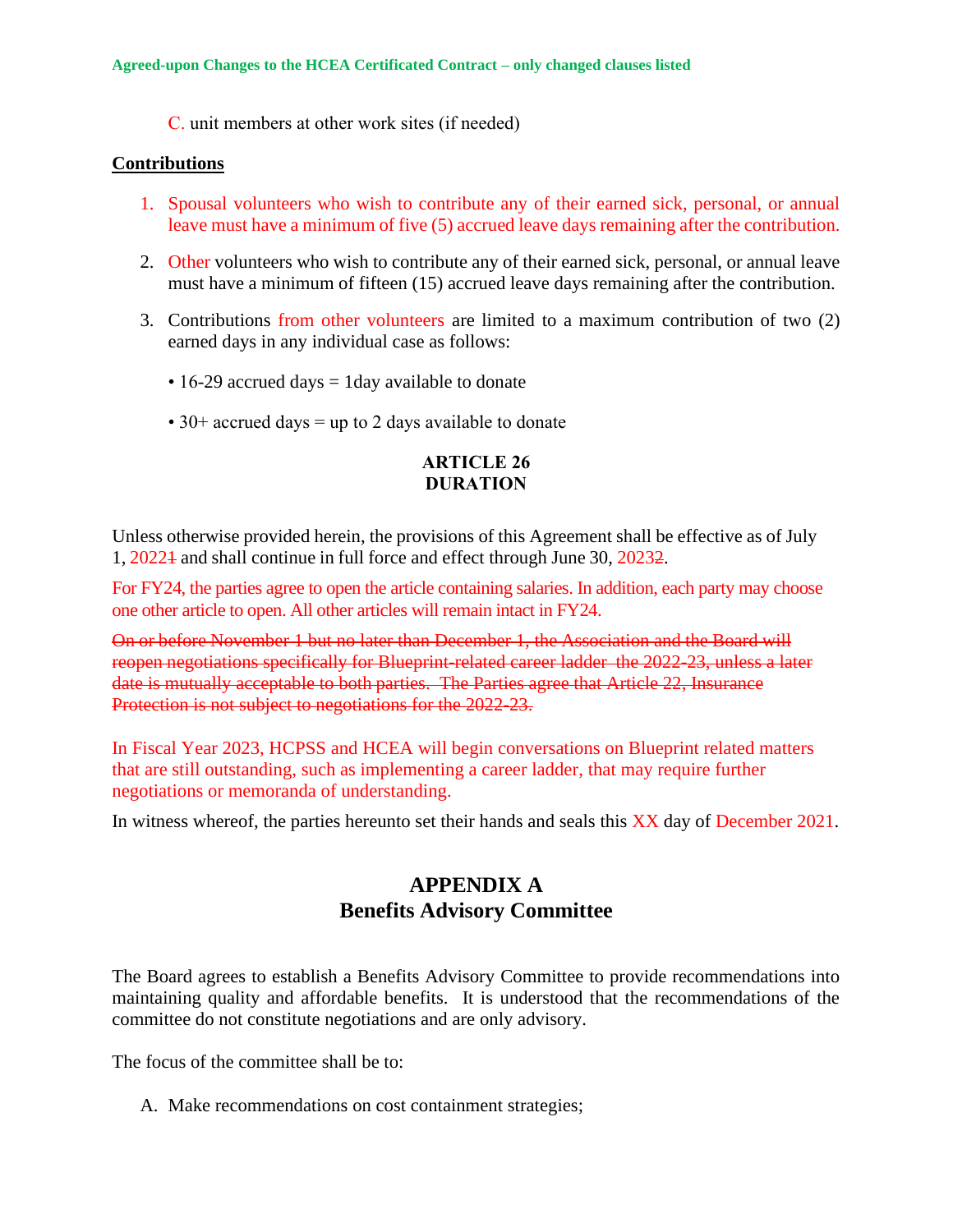- B. Study, discuss and recommend possible plan design changes and rate setting;
- C. Develop strategies to educate employees regarding benefit plans;
- D. Make recommendations on the insurance fund balance/reserve;
- E. Make recommendations on the HCPSS budget mark for funding employee benefits;
- F. Evaluate insurance vendor bids;
- G. Participate in benefit bid process;
- H. Review monthly reports of claims data s compared to the projection of costs to be aware of the trends.

The Benefits Advisory Committee will be provided with full access, within HIPAA guidelines, to plan utilization and vendor performance, outcome and cost data, including vendor contracts, to facilitate their work towards increasing market transparency and reducing costs.

The Benefits Advisory Committee will meet at least six (6) times per year. The committee will report to the Chief Business and Technology Officer on its work as needed. A copy of their report(s) will be forwarded to the Association/Union president for possible use in negotiations.

The composition of the committee will include up to three (3) representatives appointed by and representing the Board, one (1) representative from each bargaining unit within the Association/Union (e.g., HCEA-Certificated and HCEA-ESP) appointed by the President who is a current employee or the president may appointment himself/herself themselves, one (1) representative from each of the other employee groups appointed by their president or the president may appoint himself/herself themselves, and one (1) person representing the retired employees' association.

The Association/Union representative appointed to the committee shall be released from their duties, if necessary, for meetings of the committee without loss of salary whenever such meetings are held during the duty day.

Once appointed, the Committee will elect a chairperson and vice chairperson from the employee/retiree representatives group. The committee shall develop operational procedures to assist them in their work, which may include subject matter experts, to support the focus of the committee as indicated above.

#### **Appendix B**

#### **MEMORANDUM OF UNDERSTANDING BETWEEN THE HOWARD COUNTY BOARD OF EDUCATION AND THE HOWARD COUNTY EDUCATION ASSOCIATION (CERTIFICATED UNIT) July 1, 20212 to June 30, 20223**

The parties agree to establish a study committee to review the current voluntary transfer process for certificated members.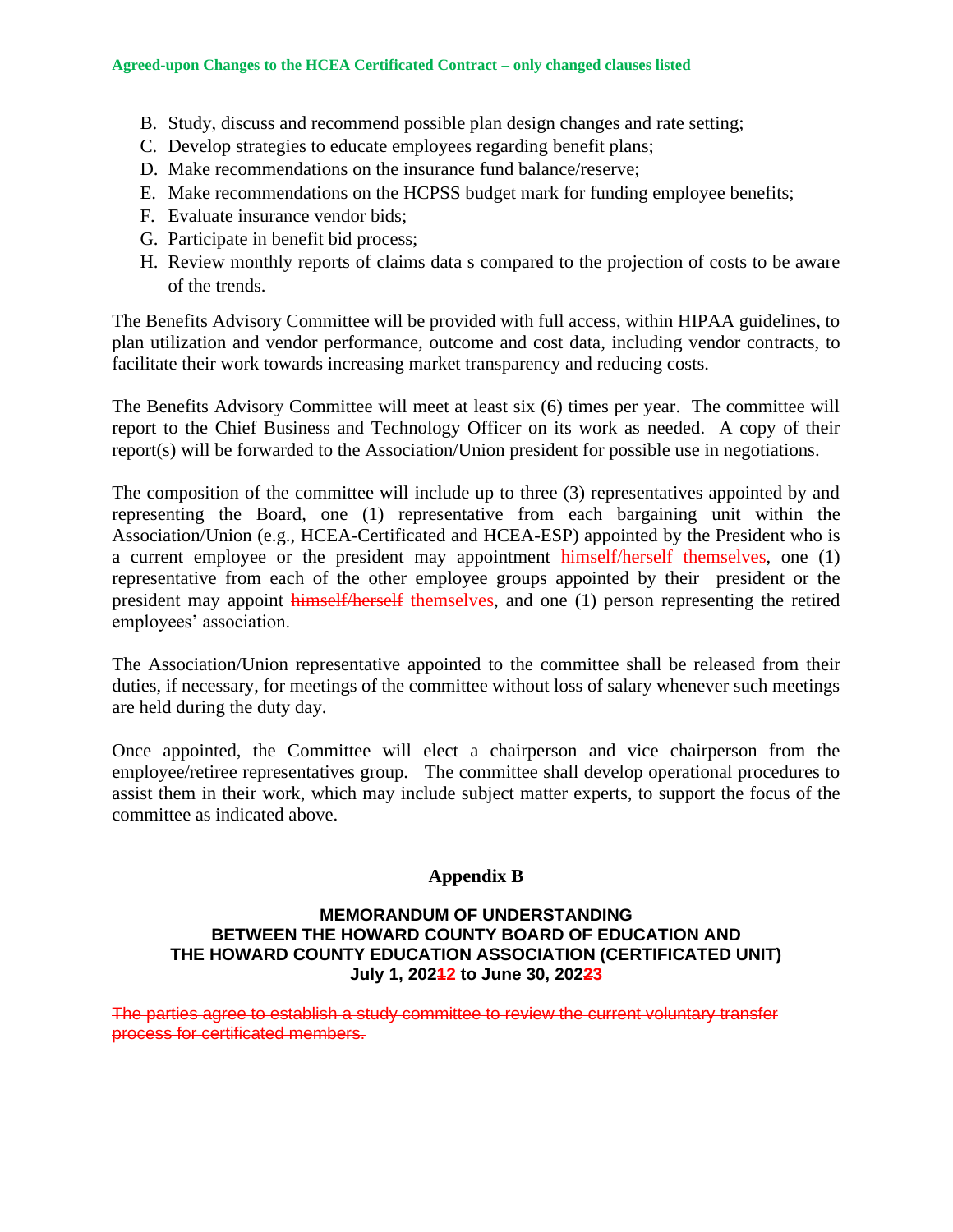The committee will consist of four (4) representatives from the Board and (4) representatives from HCEA. three (3) representatives from HCAA will also be invited to act as consultants to the committee. It is suggested that the HCAA members represent the various levels.

The charge of the committee is to review the current voluntary transfer process for certificated members and to make recommendations for process improvements that will:

- 1. Provide timelines that take into consideration the national teacher shortage,
- 2. Look for ways to provide expanded opportunities for certificated staff to fully participate in the transfer process,
- 3. Take into account how the voluntary transfer process interrelates with the placement of surplus staff and staff returning from leave, and
- 4. Recognize the requirements of the recently enacted Blueprint for Maryland's Future as they pertain to staffing assignments at low performing schools, and diversity initiatives and any other recently enacted legislation.

**IN WITNESS WHEREOF**, the parties hereto have duly executed this Memorandum of Understanding on the date set forth herein.

An efficient, successful voluntary transfer process is a shared priority of HCEA and HCPSS. The parties recognize the need to communicate in a coordinated, expeditious manner.

A. All employees who desire to transfer to another building, department, or K-12 level for the following school year, shall notify the Office of Human Resources of such request, no earlier than February 1 and no later than April 15 of the current school year. **Please note**: teachers who wish to move to a different content area within their building should not use the voluntary transfer process. School principals will provide an opportunity for teachers to document their desire to move to a different grade level or content.

B. Requests for transfer are to be in writing and use the established online system. Vacancy information will be provided to those seeking voluntary transfers as soon as possible. This information will be updated weekly, up until August 1. There is no limit on the number of schools/work sites an employee (as identified in paragraph A above) can apply for.

C. If a vacancy occurs after August 1 in a building, department, K-12 level, or a different content or certification area, the employee may, in rare cases, still be considered. Any such transfer will be approved by the Department of Human Resources and/or School Management and Instructional Leadership .

D. An employee can withdraw their transfer request at any time up until they accept a transfer for the following school year. An employee will have one business day to accept/deny in writing, via email, any transfer offered by the principal.

E. Voluntary Transfer Job Fairs will be held in the spring of each year. When possible, dates for the Job Fairs will be established and advertised to all employees prior to the closing of the transfer process window.

1. All schools will participate in the Job Fairs with adequate staff to conduct interviews.